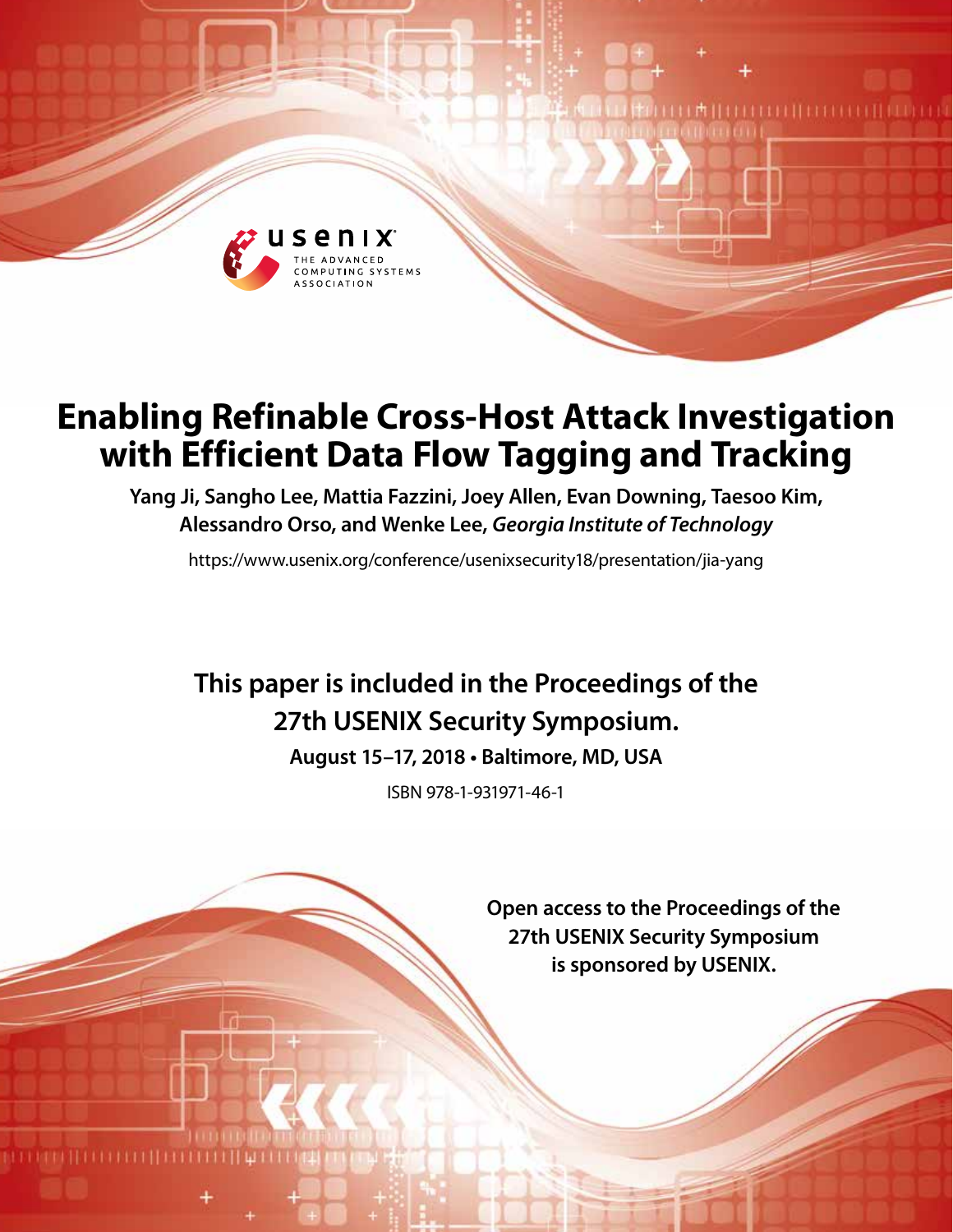## Enabling Refinable Cross-Host Attack Investigation with Efficient Data Flow Tagging and Tracking

Yang Ji, Sangho Lee, Mattia Fazzini, Joey Allen, Evan Downing, Taesoo Kim, Alessandro Orso and Wenke Lee

*Georgia Institute of Technology*

## Abstract

Investigating attacks across multiple hosts is challenging. The true dependencies between security-sensitive files, network endpoints, or memory objects from different hosts can be easily concealed by dependency explosion or undefined program behavior (e.g., memory corruption). Dynamic information flow tracking (DIFT) is a potential solution to this problem, but, existing DIFT techniques only track information flow within a single host and lack an efficient mechanism to maintain and synchronize the data flow tags globally across multiple hosts.

In this paper, we propose RTAG, an efficient data flow tagging and tracking mechanism that enables practical cross-host attack investigations. RTAG is based on three novel techniques. First, by using a record-and-replay technique, it decouples the dependencies between different data flow tags from the analysis, enabling lazy synchronization between independent and parallel DIFT instances of different hosts. Second, it takes advantage of systemcall-level provenance information to calculate and allocate the optimal tag map in terms of memory consumption. Third, it embeds tag information into network packets to track cross-host data flows with less than 0.05% network bandwidth overhead. Evaluation results show that RTAG is able to recover the true data flows of realistic cross-host attack scenarios. Performance wise, RTAG reduces the memory consumption of DIFT-based analysis by up to 90% and decreases the overall analysis time by 60%–90% compared with previous investigation systems.

#### 1 Introduction

Advanced attacks tend to involve multiple hosts to conceal real attackers and attack methods by using command-andcontrol (C&C) channels or proxy servers. For example, in the Operation Aurora [\[22\]](#page-16-0) attack, a compromised victim's machine connected to a C&C server that resided in

the stolen customers' account, and exfiltrated proprietary source code from the source code repositories. Gibler and Beddome demonstrated GitPwnd [\[32\]](#page-16-1), an attack that takes advantage of the git [\[11\]](#page-16-2) synchronization mechanism to exfiltrate victim's private data through a public git server. Unlike common data exfiltration attacks that only involve a victim host, GitPwnd leverages two hosts (victim's host and public git server) to complete the exfiltration.

Unfortunately, existing attack investigation systems, also known as provenance systems, are inadequate to figure out the true origin and impact of cross-host attacks. Many provenance analysis systems (such as [\[19,](#page-16-3) [35,](#page-16-4) [45\]](#page-17-0)) are designed to monitor the system-call-level or instruction-level events within each host while ignoring cross-host interactions. In contrast, network provenance systems [\[64,](#page-17-1) [68,](#page-18-0) [69\]](#page-18-1) focus on the interaction between multiple hosts, but, because they lack detailed system-level information, their analysis could result in a *dependency explosion problem* [\[35,](#page-16-4) [42\]](#page-17-2). To fully understand the steps and end-to-end information flow of a cross-host attack, it is necessary to collect accurate flow information from individual hosts and correctly associate them to figure out the real dependency.

Extending existing provenance systems to investigate cross-host attacks is challenging because problems of accuracy, performance, or both can be worse with multiple hosts. Although collecting coarse-grained provenance information (e.g., system-call-level information) introduces negligible performance overhead, it cannot accurately track dependency explosion and undefined program behaviors (e.g., memory corruption) even within a single host. That is, if we associate the coarse-grained provenance information from different hosts using another vague link (e.g., network session [\[64,](#page-17-1) [68,](#page-18-0) [69\]](#page-18-1)), the result will contain too many false dependencies. Fine-grained provenance information, (e.g., instruction-level information from dynamic information flow tracking (DIFT)), is free from such accuracy problems. However, it demands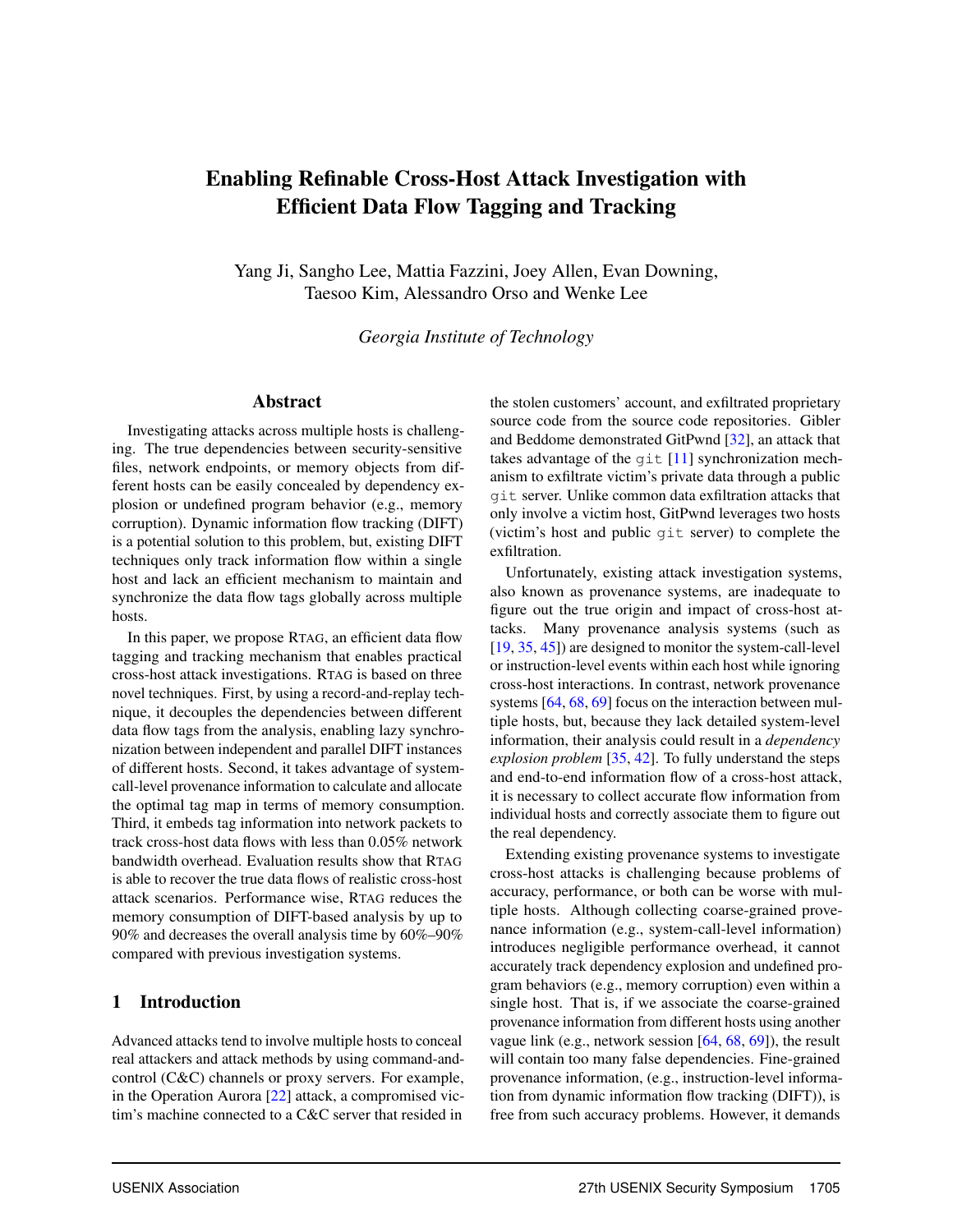many additional computations and consumes huge memory, which will increase according to the number of hosts. More seriously, existing cross-host DIFT mechanisms piggyback metadata (i.e., *tags*) on network packets and associate them during runtime [\[50,](#page-17-3) [67\]](#page-18-2), which is another source of huge performance degradation.

To perform efficient and accurate information flow analysis in the investigation of cross-host attacks, we propose a record-and-replay-based data flow tagging and tracking system, called RTAG. Performing cross-host information flow analysis using a record-and-replay approach introduces new challenges that cannot be easily addressed using existing solutions  $[25, 35, 50, 67]$  $[25, 35, 50, 67]$  $[25, 35, 50, 67]$  $[25, 35, 50, 67]$  $[25, 35, 50, 67]$  $[25, 35, 50, 67]$  $[25, 35, 50, 67]$ : that is, long analysis time and huge memory consumption. First, the communication between different hosts (e.g., through socket communication) introduces information flows that require additional information and procedure for proper analysis. Namely, the DIFT analysis requires transfer of the analysis data (i.e., tags) between the hosts in a synchronized manner. Existing record-and-replay solutions have to *serialize* the communication between hosts to transfer tags because no synchronization mechanism is implemented, leading to longer than necessary analysis time. Second, because a number of processes can run on multiple hosts under analysis, the memory requirement for DIFT instances could become tremendous, especially when multiple processes on different hosts interact with each other.

To overcome these two challenges, RTAG decouples the *tag dependency* (i.e., information flow between hosts) from the analysis with *tag overlay* and *tag switch* techniques [\(§6\)](#page-6-0), and enables DIFT to be *independent* of any order imposed by the communication. This new approach enables the DIFT analysis to happen for multiple processes on multiple hosts in *parallel* leading to a more efficient analysis. Also, RTAG reduces the memory consumption of the DIFT analysis by carefully designing the *tag map* data structure that tracks the association between tags and associated values. Evaluation results show significant improvement both in analysis time, decreased by 60%–90%, and memory costs, reduced by up to 90%, with realistic cross-host attack scenarios including GitPwnd and SQL injection.

This paper makes the following contributions:

• A tagging system that supports refinable crosshost investigation. RTAG solves "tag dependency coupling," a key challenge in using refinable investigation systems for cross-host attack scenarios. RTAG decouples the tag dependency from the analysis which spares the error-prone orchestrating effort on replayed DIFTs and enables DIFT to be performed independently and in parallel.

• **DIFT** runtime optimization. RTAG improves the runtime performance of doing DIFT tasks at replay time in terms of both time and memory. By performing DIFT tasks in parallel, RTAG reduces the analysis time by over 60% in our experiments. By allocating an optimal tag size for DIFT based on system-call-level reachability analysis, RTAG also reduces the memory consumption of DIFT by up to

90% compared with previous DIFT engines. The rest of paper is organized as follows: [§2](#page-2-0) describes the background of the techniques that supported RTAG's realization.  $\S3$ ,  $\S4$ , and  $\S5$  present the challenges, an overview and the threat model of RTAG; [§6](#page-6-0) presents the design of RTAG; More specifically, [§6.1](#page-6-1) describes the data structure of RTAG, [§6.3](#page-7-0) explains how RTAG facilitates the independent DIFT; [§6.4](#page-7-1) describes how RTAG conducts tag switch for DIFT, and  $§6.6$  presents the tag association module and how RTAG tracks the traffic of IPC. [§7](#page-10-0) gives implementation details and the complexity. [§8](#page-10-1) presents the results of evaluation. [§9](#page-14-0) summarizes related work, and [§10](#page-15-0) concludes this paper.

## <span id="page-2-0"></span>2 Background

RTAG utilizes concepts from a variety of research areas. This section provides an overview of these concepts needed to understand our system.

## 2.1 Execution Logging

Attack investigation systems most often rely on logged information to perform their analyses. Different systems use different levels of granularity when logging information for their analyses (e.g., system-call level versus instruction level) as the cost of collecting this information changes based on the selected granularity level. A first category of systems [\[6,](#page-16-6) [8,](#page-16-7) [19,](#page-16-3) [45\]](#page-17-0) collects information at a high-level of granularity (e.g., system-call level) and generally have low runtime overhead. However, the information collected at this level of granularity might affect the accuracy of their analyses as it does not always provide all of the execution details. A second category of systems improves accuracy by analyzing program executions at the instruction level [\[24,](#page-16-8) [44,](#page-17-4) [66\]](#page-17-5). These systems provide very accurate results in their analyses. However, they introduce a runtime overhead that is not suitable for production software. Finally, a third category of systems [\[25,](#page-16-5) [35\]](#page-16-4) combines the benefits of systems from the previous two categories using record and replay. These systems perform high-level logging/analysis while recording the execution of programs and perform low-level logging/analysis in a replayed execution of the programs. More specifically, RAIN [\[35\]](#page-16-4) logs system call information about user-level processes using a kernel instrumentation approach. The system then analyzes instructions in a replayed execution of the processes.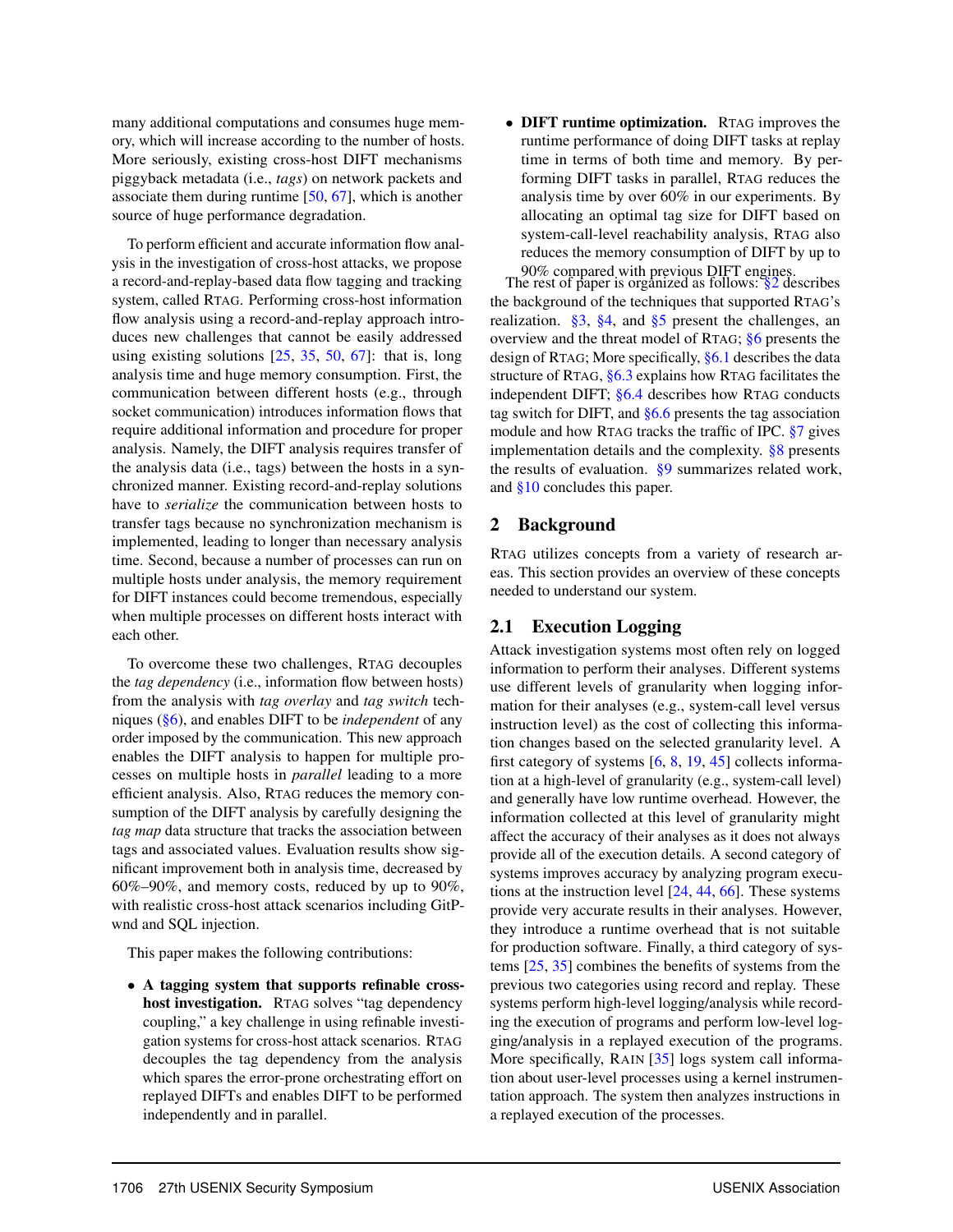## 2.2 Record and Replay

Record and replay is a technique that aims to store information about the execution of a software system (record phase) and use the stored information to re-execute the software in such a way that it follows the same execution path and also reconstructs the program states as the original execution (replay phase). Record and replay techniques can be grouped under different categories based on the layer of the system in which they perform the record-and-replay task. Some techniques perform record and replay by instrumenting the execution of programs at the user level [\[9,](#page-16-9) [33,](#page-16-10) [51,](#page-17-6) [58,](#page-17-7) [59\]](#page-17-8). These techniques are efficient in their replay phase as they can directly focus on the recorded information for the specific program. However, these techniques either require program source or binary code for instrumentation or have additional space requirements when recording executions of communicating programs (especially through the file system) as the recorded information is stored multiple times. The second category of techniques performs record and replay by observing the behavior of the operating system. Techniques do so by either monitoring the operating system through a hypervisor [\[20,](#page-16-11) [23,](#page-16-12) [56\]](#page-17-9) or emulation [\[27\]](#page-16-13). These techniques are efficient in storing the information about different executing programs. However, they usually need to replay every program recorded even when only one program is of interest for attack investigation. Finally, a third category of techniques uses an hybrid approach. This category records information at the operating system level and replays the execution leveraging user-level instrumentation  $[25, 35]$  $[25, 35]$  $[25, 35]$  (e.g., by hooking libc library) for multi-thread applications. More specifically, Arnold [\[25\]](#page-16-5) and RAIN [\[35\]](#page-16-4) reside inside the kernel of operating system and record the non-deterministic inputs of executing programs. The replay task is achieved by combining kernel instrumentation with user-level instrumentation so that replay of a single program is possible.

## 2.3 Dynamic Information Flow Tracking

Dynamic information flow tracking (DIFT) is a technique that analyzes the information flowing within the execution of a program. This technique does so by: (1) marking with tags the "interesting" values of a program, (2) propagating tags by processing instructions, and (3) checking tags associated with values at specific points of the execution. There are several instantiations of this technique [\[24,](#page-16-8) [34,](#page-16-14) [37,](#page-16-15) [47,](#page-17-10) [55,](#page-17-11) [66\]](#page-17-5). These instantiations can precisely determine whether two values of the program are related to each other or not. However, because the technique needs to perform additional operations for every executed instruction, that action generally introduce an overhead which makes it unsuitable in production.

<span id="page-3-2"></span>

Figure 1: Comparison of the serialized DIFTs and RTAG parallel DIFTs. We highlight the components of RTAG with dashed circles. (a) shows the serialized DIFT for the ssh daemon on the server and the ssh client on another host, both of which follow the tag dependencies same as those were recorded. (b) depicts that RTAG decouples the tag dependency from the replays of processes by using the tag switch, allocation and association techniques so that each process in the offline analysis can be performed independently.

Arnold [\[25\]](#page-16-5) and RAIN [\[35\]](#page-16-4) make dynamic information flow tracking feasible by moving the cost of the analysis away from the runtime using a record-and-replay approach that performs DIFT only in the replayed execution. RAIN [\[35\]](#page-16-4) also improves the efficiency of the analysis when considering an execution that involves multiple programs. RAIN  $[35]$  does so by: (1) maintaining a provenance graph that captures the high-level relations between programs; (2) performing reachability analysis on the provenance to discard executions that do not relate to the security task under consideration and instead pinpointing the part of the execution where the data-dependency confusion exists (i.e., memory overlaps, called *interference*); (3) performing DIFT only for interferences by replaying the execution and fast-forwarding to that part.

## <span id="page-3-0"></span>3 Motivating Example and Challenges

In section, we describe the challenges of performing refinable attack investigation across multiple hosts. We first present a motivating attack example (GitPwnd [\[32\]](#page-16-1)) involving multiple hosts in a data exfiltration; then, we present what challenges we face with currently available methods.

## <span id="page-3-1"></span>3.1 The GitPwnd Attack

GitPwnd uses a popular versioning control tool git to perform malicious actions on a victim's host and sync the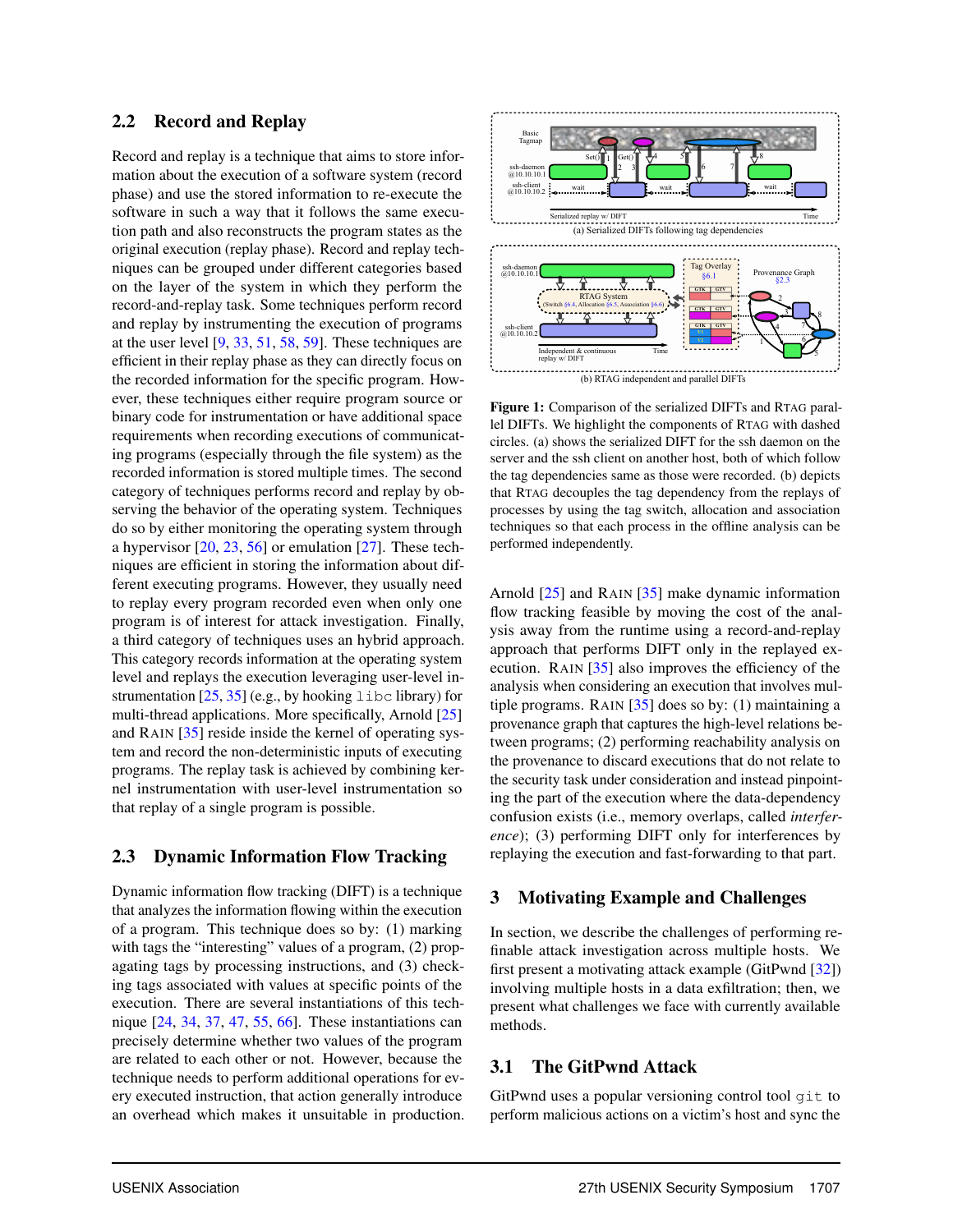<span id="page-4-0"></span>

Figure 2: Visualized Pruned Provenance Graph and Tags. (a) is the simplified provenance graph of the GitPwnd attack involving three hosts, of which the git client and git server are monitored by RTAG. We use red rectangles to represent processes, blue ovals for file objects, and pink ovals for out-of-scope remote host; we use directed edges to represent the data flows and parent-child relations between processes. The tags with dashed circles are the IPC tags for pipe and socket communication. (b) is the result of a backward query from the attacker's host, the data flow overlay; it appears to be a tree, giving the data flow every step from the exfiltrated private key and /etc/passwd (excluding /etc/group) to the attacker's host, crossing three hosts.

result to an attacker's controlled host via a git server. Unlike conventional data exfiltration attacks, this attack involves multiple hosts (i.e., a victim's host and the git server) to achieve the exfiltration. This attack evades an existing network-level intrusion detection system, as the victim's host does not have a direct interaction with any untrusted host (i.e., the attacker's host). In addition, this attack appears to be innocuous inside the developers' network, as git operations are usually assumed to be benign. We implement this attack using gitolite [\[12\]](#page-16-16) at the server side and git at the client side.

The starting point of the attack is a malicious mirror of a popular git repository, which includes a hooking script that clones a command-and-control (C&C) repository for future communication. Whenever a developer (a victim host) happens to clone the malicious mirror, the git client will automatically clone the C&C repository as well due to the hooking script. The C&C repository includes agent and payload, whose executions will be triggered by a certain git operation (e.g., git commit) by the developer. Their execution results are saved and synced to the C&C repository. Note that the C&C repository shares the privilege of the malicious mirror repository, so it also is white-listed by the developer's host. Whenever the C&C repository receives the exploit results (stored into objects), it shares the results with the attacker's host

(via scp). More specifically, this git push involves three processes. 1) The git first forks an ssh process, handling the ssh session with the remote host, and then 2) spawns another git pack process packing the related objects of the push. 3) The pack process uses pipe to transfer the packed data to the ssh process. The communication between the C&C repository and the attacker's host is invisible to the victim. We visualize an abbreviated pruned provenance subgraph of the attack in [Figure 2\(](#page-4-0)a). We will continue to use this attack as a running example throughout the rest of the paper.

## 3.2 Challenges

Satisfying both the accuracy and the efficiency for crosshost data flow tracking are challenging. Existing provenance systems that support cross-host accurate data flow capturing [\[50,](#page-17-3) [67\]](#page-18-2) rely on performing DIFT at the *runtime*, which *naturally* propagates the tags from the execution of a program to another host without losing any tags and their dependencies. Unfortunately, such systems suffer from  $10\times-30\times$  runtime overhead, making them impractical in production systems. Instead, to ensure both runtime efficiency and accurate data flow tracking, *refinable* systems [\[25,](#page-16-5) [35\]](#page-16-4) record the execution of every process in the system, and *selectively* replay some of them related to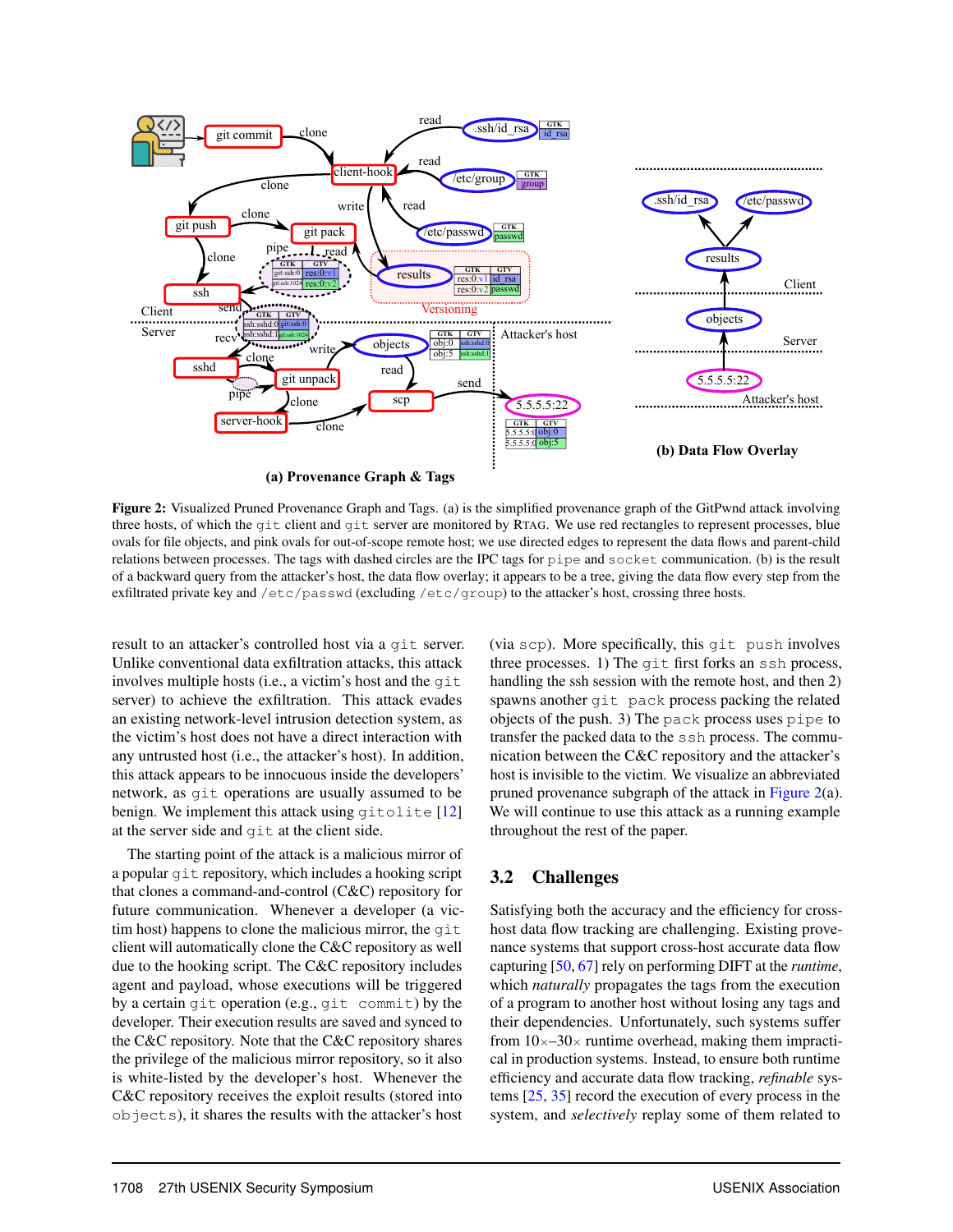the attack with DIFT instrumentation. However, existing refinable systems are subject to a tag-dependency challenge that requires the replay and DIFT of every process to be performed in the same order as the recording if a dependency exists in tags involved in different replayed processes. The enforcement of the order requires the DIFT tasks to wait for their upstream DIFTs to update the tag values that they depend on. Although the record-andreplay function can faithfully re-construct the program states at replay time, it still takes non-trivial (and errorprone) efforts to serialize and orchestrate the replays of different processes to re-establish the dependencies for tag propagation between different hosts.

The tag-dependency challenge becomes outstanding when we aim to replay processes on multiple hosts to investigate cross-host attacks. This is because the interactive two-way communication (for the purpose of network or application-level protocol) demands the replays to be paused and waiting iteratively for enforcing the same tag dependency as the recording, which further lengthens the waiting time (i.e., analysis time consumption), and increases the complexity of replay orchestration.

Let us look into one example of replay from the Gitpwnd attack  $[32]$  (detailed in [§3.1\)](#page-3-1) for the communication between the client-side ssh and the server-side sshd in Figure  $1(a)$ . At the server side, the replay of sshd needs to be *paused* to wait for the replay of ssh-client at the client side to fulfill the propagation results in the tag map for the traffic. Furthermore, this traffic will be used by sshd to respond to ssh as an ssh protocol response, which means the replay of ssh needs to be paused and wait for sshd as well.

This challenge is exacerbated when many parties are involved in group communication. For example, to enforce the tag dependencies for the operation of searching and downloading a file from a peer-to-peer (P2P) file sharing network (e.g., Gnutella [\[7\]](#page-16-17)), we need to orchestrate the replays of P2P clients on each node, in which case the approach becomes infeasible particularly when we are faced with hundreds or thousands of nodes. [§8](#page-10-1) shows the DIFT time cost and compares it with RTAG in [Table 1.](#page-11-0)

To systematically overcome the tag-dependency challenge, we propose RTAG that *decouples* the tag dependencies from the replays by using symbolized tags with optimal size for each *independent* DIFT. We show RTAG effectively solves the challenge while significantly speeding up DIFT tasks and reducing their memory consumption.

### <span id="page-5-0"></span>4 Overview

We propose a tagging system, RTAG, that decouples the tag dependency from the analysis (i.e., DIFT tasks), which previously was *inlined* along with the program execution or its replayed DIFT, and enables DIFT to be *independent* of any required order—allowing performing DIFT for different processes on multiple hosts in *parallel*. Such independence spares the complex enforcement of orders during the offline analysis. Note that our parallel DIFT concerns *inter*-process (or host) DIFT, which is orthogonal to the *intra*-process parallel DIFT techniques in [\[46,](#page-17-12) [47,](#page-17-10) [55\]](#page-17-11).

RTAG maintains a *tagging overlay* on top of a conventional provenance graph, enabling independent and accurate tag management. First, when DIFT is to be performed, RTAG uses a *tag switch* technique to interchange a *global* tag that is unique across hosts and a *local* tag that is unique for a DIFT instance. Using a local tag for each DIFT disentangles the coupling of tags shared by different DIFT tasks. After the DIFT is complete, RTAG switches the local symbol back to its original global tag. Second, to ensure no tag as well as their propagation to other tags is lost when the tag of a piece of data is updated more than once, RTAG keeps track of each change (*version*) of the data according to system-wide write operations. Each data version has its own tag(s) and each version of tag values can be correctly propagated to other pieces of data. [Figure 1\(](#page-3-2)b) depicts how RTAG facilitates the independent replay and DIFT for the cross-host ssh daemon and client example with the tag overlay and a set of techniques (i.e., tag switch, allocation, and association).

RTAG not only speeds up the analysis by enabling independent DIFT, but also reduces the memory consumption when DIFT is performed. We allocate local symbols of each DIFT with the *optimal* symbol size that is sufficient to represent the entropy of data involved in the memory overlap (i.e., "interference") in each DIFT  $(\S 6.5)$ . For tracking the data communication across hosts, RTAG applies a *tag association* method [\(§6.6\)](#page-8-0) to map the data that are sent from one host and the ones that are received at another host at byte level, which facilitates the identification of tag propagation across hosts.

#### <span id="page-5-1"></span>5 Threat Model and Assumptions

In this section, we discuss our threat model and assumptions. The goal of our work is to provide a system for refinable cross-host attack investigation through DIFT. This work is under a threat model in which an adversary has a chance to gain remote access to a network of hosts, and will attempt to exfiltrate sensitive data from the hosts or to propagate misinformation (i.e., manipulate data) across the hosts. Our trusted computing base (TCB) consists of the kernel in which RTAG is running, and the storage and network infrastructure used by RTAG to analyze the information collected from the hosts under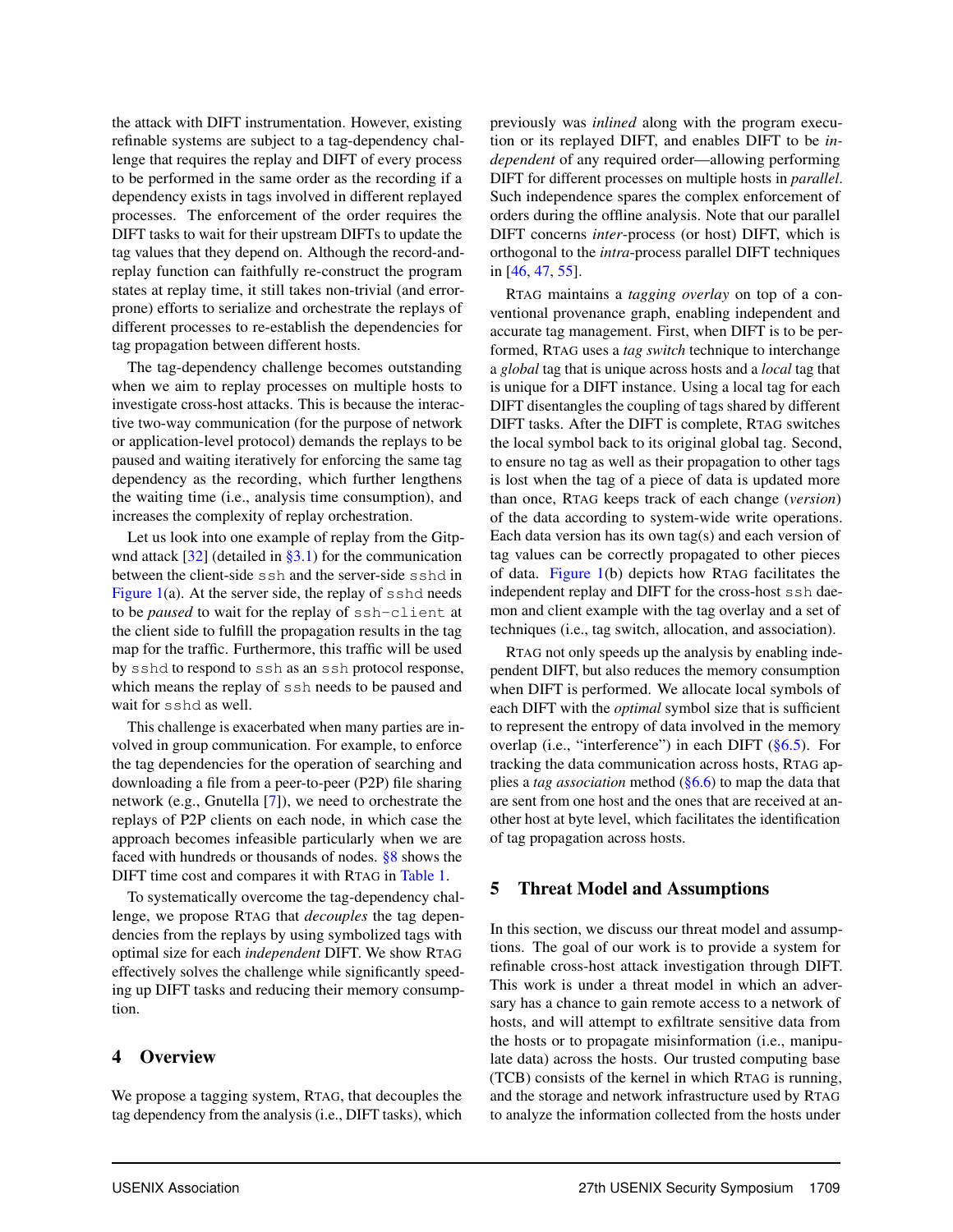analysis. Our TCB surface is similar to the one assumed by other studies [\[19,](#page-16-3) [35,](#page-16-4) [45,](#page-17-0) [48\]](#page-17-13).

We make the following assumptions. First, attacks will happen only after RTAG is initiated (for collecting the information about attacks from the beginning to the end). Note that partial information about attacks can still be collected even if this assumption is not in place. Second, attacks relying on hardware trojans and side/covert channels are outside the scope of this paper. Although RTAG does not yet consider these attacks, we believe a recordand-replay approach has the potential to detect similar attacks as presented in related work [\[21,](#page-16-18) [65\]](#page-17-14). Third, we assume that although an attacker could compromise the OS or RTAG itself, the analysis for previous executions is still reliable. That is, we assume the attacker cannot tamper with the data collected and stored from program executions of the past. This can be realized by leveraging secure logging mechanisms [\[18,](#page-16-19) [68\]](#page-18-0) or by managing the provenance data in a remote analysis server. Finally, we assume that the attacker cannot propagate misinformation by changing the payload of network packets while they are being transferred between two hosts (i.e., there is no man-in-the-middle attack).

## <span id="page-6-0"></span>6 Tagging System

We present the design of RTAG tagging system in this section. First, we describe the design of the *tag overlay* and how it represents and tracks the data provenance in the cross-host scope  $\S6.1$ . Second, in  $\S6.2$ , we recall the reachability analysis from RAIN [\[35\]](#page-16-4) and how it is extended for the cross-host case and benefits the tag allocation. Third, we explain how RTAG decouples the tag dependencies from the replays  $(\S6.3)$ , and the tag switch technique  $(\S6.4)$ . Fourth, we explain how we optimize the local tag size in pursuit of memory cost reduction in the DIFT. Fifth, we describe how to associate tags in the cross-host communication [§6.6.](#page-8-0) Finally, we present the investigation query interface in [§6.7.](#page-9-0)

#### <span id="page-6-1"></span>6.1 Representing Data Flow and Causality

To track the data flow between files and network flow across different hosts, we build the model of tags as an overlay graph on top of an existing provenance graph (such as RAIN [\[35\]](#page-16-4)). Within the overlay graph, RTAG associates globally unique tags with interesting files to track their origin and flows at *byte-level* granuality. The tags allow RTAG to trace back to the origin of a file including from a remote host and to track the impacts of a file in the forward direction even to a remote host. With this capability, RTAG extends the coverage of the refinable attack investigation [\[35\]](#page-16-4) to multiple hosts. The provenance graph is still necessary to track the data flows: 1) from

a process to a file; 2) from a process to another process; and 3) from a file to a process. An edge indicates an event between two nodes (e.g., a system call such as one that a process node reads from a file node).

In the overlay tag graph, each byte of a file corresponds to a tag *key*, which uniquely identifies this byte. Each tag key is associated with a vector of *origin* value for this key (i.e., this byte). By recursively retrieving the value of a key, one obtains all of the upstream origins starting from this byte of data in a tree shape extending to the ones at a remote host. Reversely, by recursively retrieving the tag key of a value, the analyst is able to find all the impacts in a tree shape including the ones at a remote host (see [Figure 2\(](#page-4-0)b) as an example).

As we log the system-wide executions, RTAG needs to uniquely identify each byte of data in the file system on each host as a "*global tag*." For this requirement, RTAG uses a physical hardware address (i.e., mac address) to identify a host, identifiers such as inode, dev, crtime to identify a file, and an offset value to indicate the byte-level offset in the file. For example, the physical hardware address (i.e., mac address) is 48 bits long. The inode, dev, crtime are 64 bits, 32 bits, and 32 bits consecutively. The offset is 32-bits long, which supports a file as large as 4GB. Thus, in total, the size of a global tag can be 208 bits.

#### <span id="page-6-2"></span>6.2 Cross-host Reachability Analysis

RTAG follows the design of reachability analysis in RAIN [\[35\]](#page-16-4), and extends it to cope with the cross-host scenarios. Given a starting point(s), RTAG prunes the original system-wide provenance graph to extract a subgraph related to the designated attack investigation that contains the causal relations between processes and file/network flow. RTAG relies on the coarse-level data flows in this subgraph to maintain the tag overlay while performing tag switch and optimal allocation. The reachability analysis first follows the time-based data flow to understand the potential processes involved in the attack. Next, it captures the memory overlap of file or network inputs/outputs inside each process and labels them as "interference," to be resolved by DIFT. With accurate interference information, the replay and DIFT are fast forwarded to the beginning of the interference (e.g., a read syscall) and early terminated at the end (e.g., a write syscall).

For the network communication crossing different hosts, RTAG links the data flow from one host to another by identifying and monitoring the socket session. As we present in [§6.6,](#page-8-0) RTAG tracks the session by matching the IP and port pairing between two hosts. RTAG further tracks the data transfer at byte level via socket communication for both TCP and UDP protocols, which enables the extension of tag propagation across hosts.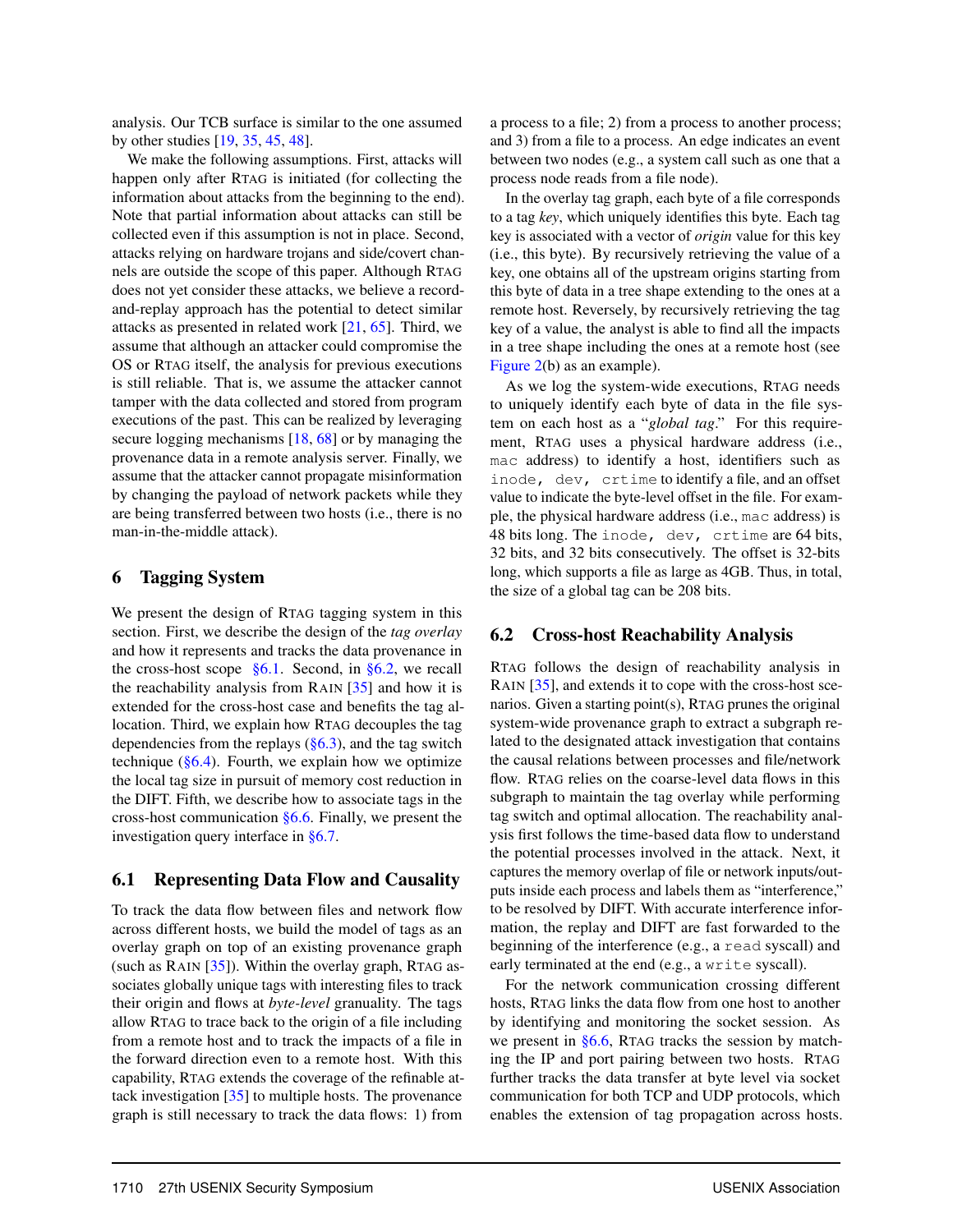Unlike the runtime DIFT system, RTAG has the comprehensive knowledge of source and sink from the recorded file/network IO system-call trace, thus is able to allocate an optimal size of tag for each individual DIFT task. We show in [§6.5](#page-8-1) that this optimization significantly reduces the memory consumption of DIFT tasks. In addition, to avoid losing any intermediate tag updates to the same resource performed by different processes, RTAG particularly monitors the "overwrite" operations to the same offset of a file and tracks this versioning info, so it accurately knows which version of the tag should be used in the propagation.

## <span id="page-7-0"></span>6.3 Decoupling Tag Dependency

As a refinable provenance system, RTAG aims to perform DIFT at the offline replay time without adding high overhead to the runtime of the program. The replay reconstructs the same program status as the recording time by enforcing the recorded non-determinism to the replay of process execution. The non-determinism includes the file, network, and IPC inputs which are saved and maintained with a B-tree [\[25\]](#page-16-5). Such enforcement enables the program to be faithfully replay-able at process level.

To extend this approach to capture the end-to-end data flow across multiple hosts, we need to figure out how to coordinate replay programs on different hosts to track tag dependencies between them. One possible method is decoupling tag dependencies from each replay of the process, so it can be performed independently with no dependency on other replays. We achieve the decoupling by using *local* (i.e., *symbolized*) tags for each DIFT. Such symbolization needs to distinguish the change of a tag before and after the write operation on it, and synchronize the change to other related tags as well. In other words, RTAG needs to track the dynamic change of origin(s) of each tag after each IO operation (i.e., multiple *versions* of the tag are tracked).

Let us illustrate with the data exfiltration in the Gitpwnd attack example in [Figure 2\(](#page-4-0)a). The client-hook daemon keeps reading data from different files (e.g., /etc/passwd, id\_rsa) and saves them into a results file which is recycled over a period of time. Meanwhile the git pack application copies from the results file whenever the victim does git commit operation, and shares data with ssh via the pipe IPC, which will be shipped off the host. To correctly differentiate the two data flows, id\_rsa→results→pipe and /etc/passwd→results→pipe, RTAG needs to maintain two versions of the tags for results. The DIFT on client-hook stores the origin of results.v1 to be id\_rsa, and the origin of results.v2 to be /etc/passwd (circled with red dash line), while the DIFT on git pack is able to

discriminate the source of the IPC traffic git:ssh at offset 0 from results.v1 and further from id\_rsa, and the source of the IPC traffic at offset 1024 from results.v2 and further from /etc/passwd. Most importantly, now the client-hook and git pack DIFT tasks can be performed independently without losing intermediate tag values because of the overwriting on results.

To facilitate the versioning, we append a 32-bit "version" field to indicate the version of the data in the file with regards to the file IO operation. According to the sequential system-call trace, the version is incremented at every event in which there is a write operation against this certain byte (e.g.,  $write(), write())$ . In the case of memory mapped file operation (e.g., mmap()), the version is incremented at the mmap() if the prot argument is set to be PROT\_WRITE. The version field is only used when this tag is included in the data interference determined by the reachability analysis. We assign 32 bits for this field that can pinpoint a file IO syscall in around 500 days based on our desktop experiment.

## <span id="page-7-1"></span>6.4 Switching Global and Local Tags

The entropy of the global tag defined in  $§6.1$  is sufficient enough to identify a byte of a file at a certain version across multiple hosts. However, using the global tag for each DIFT task is a waste of memory because each DIFT task of RTAG only covers a process group such that a *local* tag ensuring process-group-level uniqueness is enough. Thus, for each DIFT task, we use a different tag size based on the entropy of its source symbols. RTAG switches the tags from *global* to *local* before doing DIFT, and switches them back when the DIFT is done. The tag for DIFT is local because it only needs to uniquely identify every byte of the source in the current in-process DIFT, rather than identify a single byte of data across multiple hosts.

Further, the number of sources in each DIFT depends on the reachability analysis result, which is usually largely reduced by data pruning. In other words, the local tag size depends on the *interference* situation. Therefore, the entropy for the local tag is much lower than the global tag. For example, if the program reads only 10 bytes from a file marked as a source in DIFT, in fact as low as four bits are sufficient to represent each of these bytes. Compared against the global tag size (i.e., 208 bits  $\S6.1$ ), the switch brings  $52 \times$  reduction in tag size (in practice, the reduction can be as large as  $26 \times$  capped by the compiler-enforced byte-level granuality, which we discuss in detail in [§7\)](#page-10-0). Moreover, the tag size affects not only the symbols for the source and sink, but also all the intermediate memory locations and registers because the tags are copied, unioned, or updated along with the execution of each instruction according to the propagation policy of DIFT. Therefore, the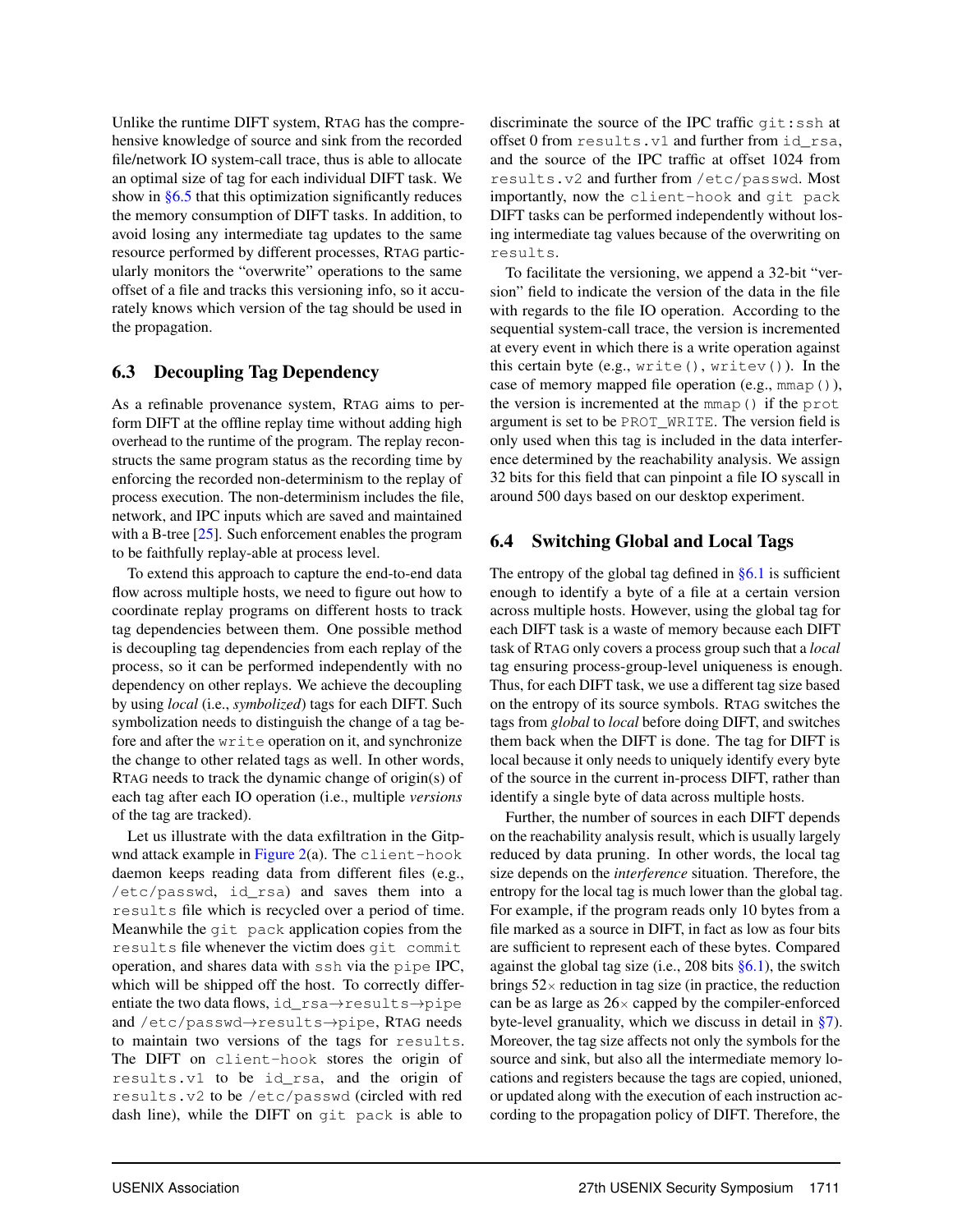<span id="page-8-2"></span>

Figure 3: Memory cost for tags in DIFT. The left (a) shows the size of each tag given different numbers of symbols used in DIFT. The right (b) depicts the tagmap sizes based on different sizes of memories being allocated with tags when 256 symbols are used in the DIFT. RTAG local, global, DataTracker, and Dytan tags are compared.

tag size literally affects the memory cost of the whole tag map and tag switching significantly reduces the overall memory cost of DIFT.

#### <span id="page-8-1"></span>6.5 Optimal Local Tag Allocation

The runtime cost of DIFT is high, both in time and storage. DIFT usually takes  $10\times-30\times$  longer than the original execution because its instrumentation adds additional tag update operations to each executed instruction. Recent studies [\[34,](#page-16-14) [47\]](#page-17-10) alleviate this issue by decoupling the instrumentation efforts from the runtime of the program. However, the storage footprint of *tag map*, the data structure used by DIFT to maintain the tag propagation status, can still be very high particularly when there are *multiple* (or *many*) sources.

The cost of tag map in DIFT depends on its supported type of tags and purpose. DIFT engines such as Taintcheck [\[49\]](#page-17-15), Taintgrind [\[16\]](#page-16-20), and ShadowReplica [\[34\]](#page-16-14) use a basic binary tag model for DIFT, which assigns a boolean "tainted" or "not tainted" for each source of DIFT. It is able to tell whether the tainted data is propagated to the sink, which can be used to alarm sensitive data leakage or control-flow hijacking. However, this model is not flexible enough for the goal of RTAG, where the data dependency confusion it aims to resolve involves *multiple* sources.

Dytan [\[24\]](#page-16-8) and DataTracker [\[61\]](#page-17-16) provide a customizable model for the data sources and sinks. It allows the allocation of multiple tags to each addressable byte of data at the source or sink. The tag model used by such systems is flexible, but the tag map used to maintain the status of the taint propagation is "over-flexible" thus huge, which inhibits the deployment of such a system in many resource restrained cases. As these systems assume to

be running at the runtime of a program, where no knowledge of the data at the source or sink is known prior, they usually assign a fixed size for each tag such that they are confident it is safely big enough. For example, Data-Tracker [\[61\]](#page-17-16) uses 32 bits to identify an inbound file, and another 32 bits to identify the offset of the data (totally 64 bits). The size is sufficient for identifying every byte in a normal desktop. Dytan [\[24\]](#page-16-8) represents whether one source is tainted or not as one bit and stores all the bits in a bit vector as the tag. Thus the size of each tag is *linear* to the number of sources, which can be huge in the case of a high number of sources. Note that the tag map not only stores the tags for the source and sink, but all the intermediate memory locations and registers as well. Since most implementations of DIFT maintain the tag map in memory to pursue faster instrumentation, such high use of memory has a possibility to cause the DIFT to crash before it is complete. This problem is elevated when the scope of investigation extends to multiple hosts since the workload of DIFT increases in proportion.

In contrast to the previous works that perform DIFT at the program runtime, RTAG is a record-replay based system in which the knowledge of data source and sink is *known* to us when we perform DIFT at replay time. In other words, we know which (bytes of) data need to be involved in the DIFT. Thus, we can adjust the tag size based on the entropy of the data dependency confusion, rather than use a fixed-size tag. [Figure 3](#page-8-2) compares the memory cost for tag map in different DIFT engines: (a) shows that the local tag of RTAG grows in logarithm while others are either linear or constant; (b) presents the total tag map size under different sizes of memories that are tainted (i.e., allocated with tags) where the memory cost introduced by RTAG is the lowest (by significant difference). Before DIFT, RTAG computes the optimal local tag needed to mark the source and substitute the global tag for the local one when a source is loaded to the memory space of the process (e.g., via read() syscall). While performing DIFT, RTAG allocates the tags for intermediate locations *lazily* when a memory location or register becomes tainted with some tag. When the propagation arrives at a sink (e.g., via a write() syscall), RTAG replaces the local tag with the original global one, and updates the tag value of the sink. We observe significant memory cost reduction by applying this optimal tag allocation method (see [§8.2.1\)](#page-12-0).

#### <span id="page-8-0"></span>6.6 Tag Association

In order to track the data flow between different hosts, we additionally hook the socket handling of the operating kernel to enable the cross-host tagging. Prior studies adopt an "out-of-band" method to track the data flow communication (e.g., [\[38,](#page-16-21) [50\]](#page-17-3)). Though this method is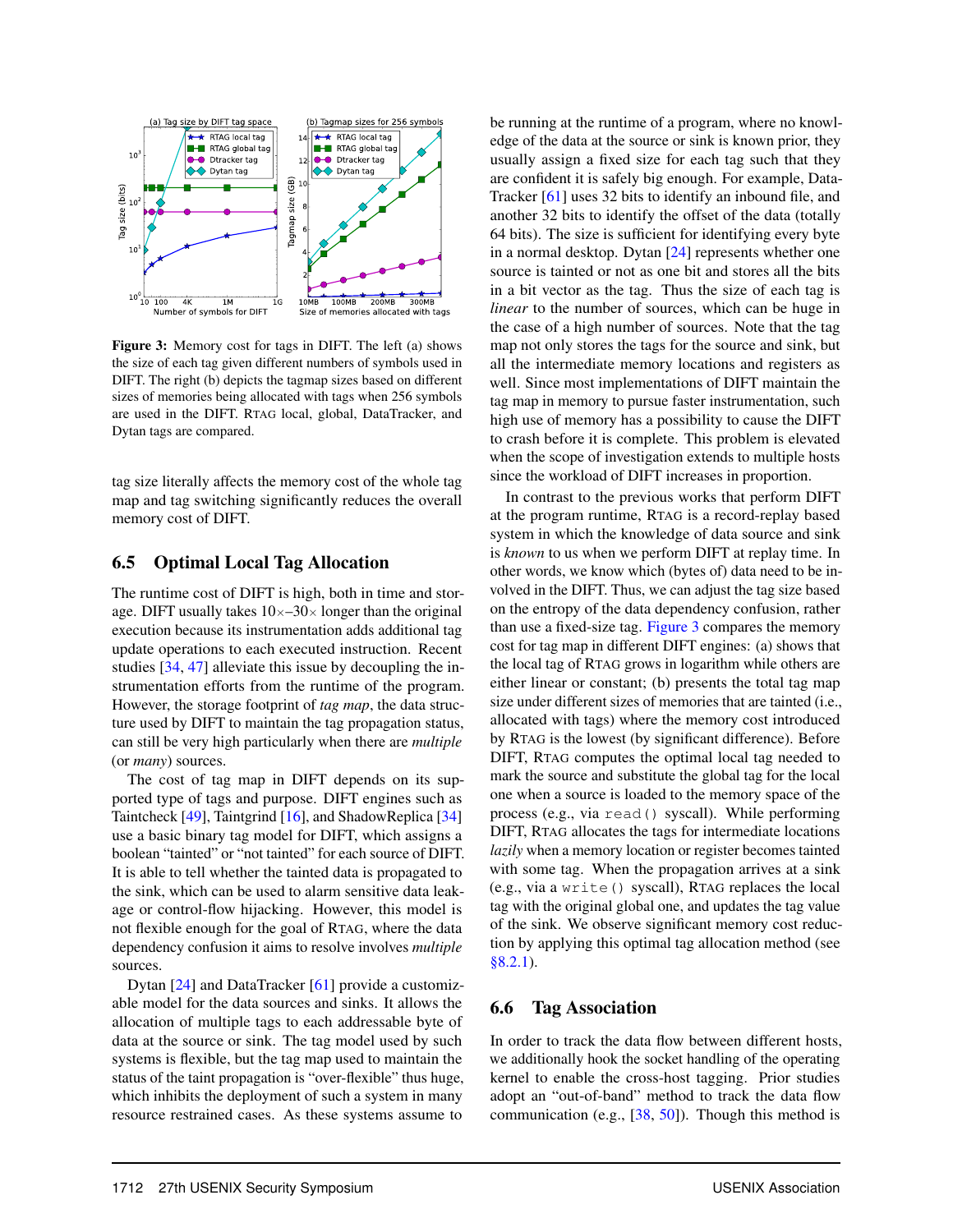more straightforward when identifying and managing the tags across hosts, it requires additional bookkeeping that incurs both complexity and overhead to the hosts. In contrast, we propose an "in-band" method to track the data flow among hosts, which particularly fits the systemlevel reachability analysis as well as the DIFT.

We design the cross-host tagging method based on the characteristics of the socket protocols. Our current tagging scheme supports the two major types of protocols  $(i.e., TCP [54] and UDP [53]).$  $(i.e., TCP [54] and UDP [53]).$  $(i.e., TCP [54] and UDP [53]).$  $(i.e., TCP [54] and UDP [53]).$  $(i.e., TCP [54] and UDP [53]).$  For TCP, as the data stream delivery is guaranteed between the two hosts, we rely on the order of bytes in the TCP session between source and destination to identify the data flow at byte level, which can be uniquely identified using a pair of IP addresses and port numbers. Such tracking silently links the outbound traffic from the source host with the inbound traffic at the destination host, which does not incur additional traffic. Note that although TCP regulates the data stream order, the sender or receiver may run different numbers of system calls in sending and receiving the data. For example, the sender may perform five writev() system calls to send 10,000 bytes of data (2,000 bytes each call), while the receiver may conduct 10  $\text{read}$  () calls (1,000 bytes each call) to retrieve the complete data. This is why counting sent or received bytes is necessary, instead of counting the number of system calls.

In the case of UDP, since the data delivery is not guaranteed, some UDP packets could be lost during transmission. So we cannot rely on the order of transferred bytes because the destination host has no knowledge of which data are supposed to arrive and which have been lost. To support UDP, we embed a small "cross-host" tag at each send related system call by the source host, and parse the tag at receive related system calls by the destination host. The tag is inserted into the beginning of the datagram as a part of the user datagram before the checksum is calculated. If the datagram is transferred successfully, RTAG knows a certain length of data goes from the source to the destination. If the destination host finds the received datagram is broken, or totally lost, it will discard this datagram, hence RTAG is also aware of the loss and erases this inbound data from the reachability analysis and DIFT. As we will show in  $\S 8$ , the communication cost for TCP case is 0, while the cost for UDP is also marginal in the benchmark measurement.

The cross-host tag represents the byte-level data in the socket communication between two processes across hosts. Each tag key represents the data traffic in one socket session using the source and destination process credentials, plus the offset that indicates the data at byte level. For the uniqueness of session, we use the process identifier (pid) and the process creation time (start\_time in the task structure) to identify each process. The tag values represent the origin of the tag key, which is determined by the DIFT and updated to the global tag map. The cross-host tags are also switched away before DIFT is performed and restored afterward. For the hosts on which RTAG does not run, we treat them as a black box, and identify them using the IP address and port number. The IP and port are retrieved from the socket structure inside the kernel.

Handling IPC. RTAG tracks the data transfer of IPC communication between two processes as well. For the IPC that uses system call as a controlling interface (e.g., pipe, and System V IPC: message queues, semaphores), RTAG hooks these system calls to track the data being transferred. When a process uses pipe to send data to the child process, RTAG monitors the read and write system calls to track the transferred data in bytes. During reachability analysis, we create tag keys to label every byte sent from the parent to the child. The tag values are fulfilled by DIFT. For example, in [Figure 2,](#page-4-0) although the git pack and ssh processes have IPC dependency, RTAG is able to perform the replay and DIFT independently on them since RTAG caches the inbound data reads from the pipe and feeds them back during the replay. Also, by tracking the inode associated with the file descriptors (rather than tracking  $\nu$ ipe, dup(2) and child inheritance relationships), we identify the data transmitted via the pipe at byte level and the processes at its two ends. RTAG *implicitly* tracks the IPC based on shared memory. Instead of trapping the replay of a process for each read from a shared memory, RTAG replays the processes having shared memory as a *group* as RAIN [\[35\]](#page-16-4) and Arnold [\[25\]](#page-16-5) do, so that the tag propagation of this shared memory is performed within the process' memory locations. No separate tag allocation is needed for these processes.

## <span id="page-9-0"></span>6.7 Query Results

The query result will be returned after all the tag values of the interfering data are updated. The result represents the data causalities of involved objects in a tree structure. For example, in [Figure 2,](#page-4-0) a backward query on the attacker's controlled host 5.5.5.5:22 will return the tree-shape data flow overlay depicted in [Figure 2\(](#page-4-0)b), consisting of all the segments of the flow from the key to all of its upstream origins. Also, a forward query returns every segment of the data flow from the queried tag key to all of its impact(s). It relies on a *reversed* map where the tag key and value are swapped to locate the downstream impact from a file. For example, a forward query on the private key id\_rsa on the client side returns a flow: id\_rsa→results.v1→objects→5.5.5.5:22. A point-to-point query gives the detailed data flow between two nodes in the provenance graph by performing a forward and backward query on these two nodes, then computing the intersection of the two resulting trees.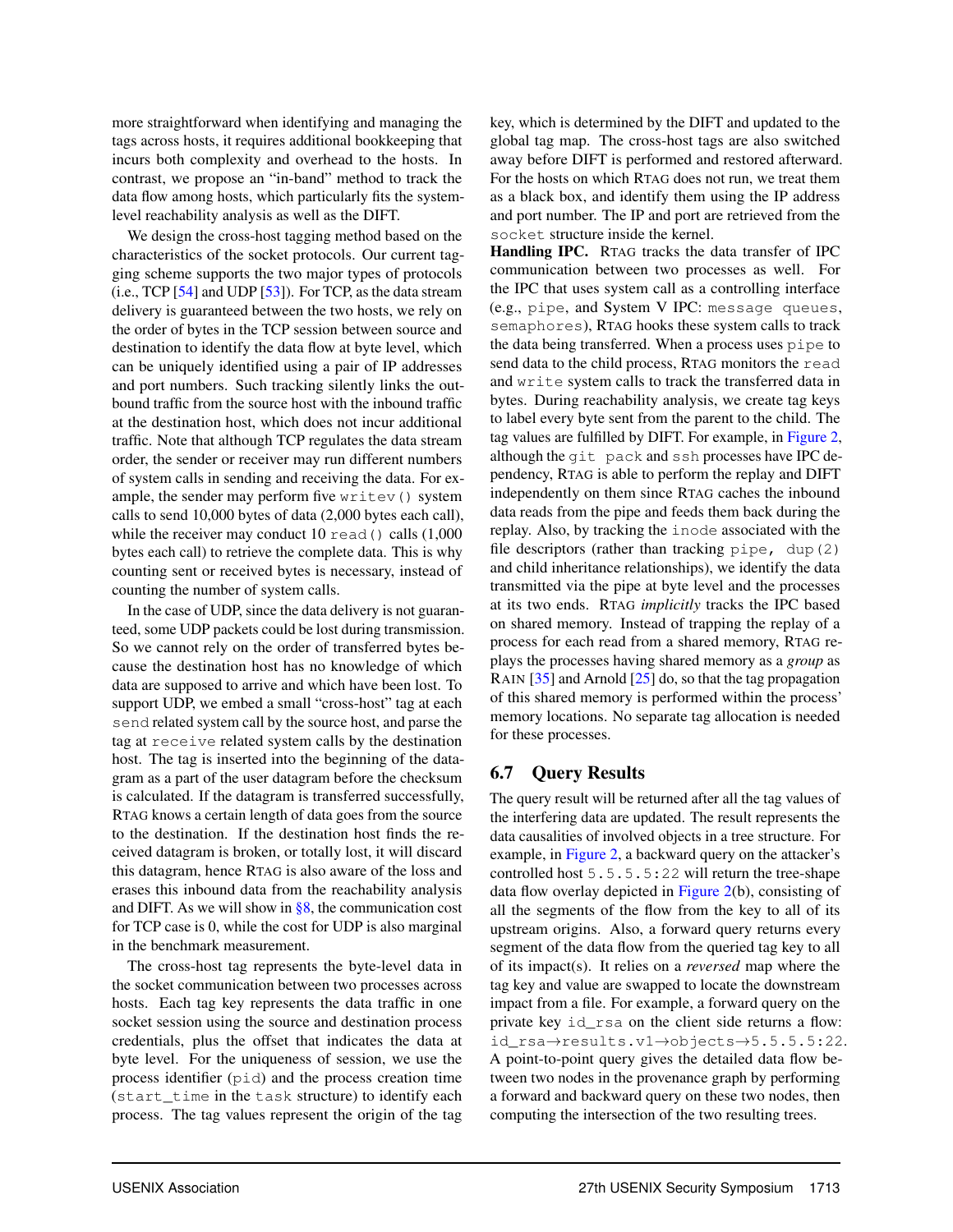## <span id="page-10-0"></span>7 Implementation

The implementation of RTAG is based on a single-host refinable information flow tracking system RAIN [\[35\]](#page-16-4), with extended development of the tagging system. Specifically, our implementation adds 830 lines of C code to the Linux kernel for the tag association module, 2,500 lines of C++ code to the DIFT engine for the tag switch mechanism, 1,100 lines of C++ code for the maintenance of tags, 900 lines of C++ code for the query handler, and 500 lines of Python code for the reachability analysis for tag allocation. Currently, RTAG runs on both the 32-bit and 64-bit Ubuntu 12.04 LTS. Accordingly, our DIFT engine supports both x86 and x86\_64 architectures, which is based on libdft [\[37\]](#page-16-15) and its extended x86\_64 version from [\[43\]](#page-17-19). We use a graph database Neo4j  $[10]$  for storing and analyzing coarse-level provenance graphs, and a relational database PostgreSQL [\[3\]](#page-15-1) for global tags with multiple indexing on host (i.e., MAC address) and file credentials (i.e., inode, dev, crtime). Particularly, we supplement the tag data structure [§6.4](#page-7-1) and how we track socket session [§6.6](#page-8-0) with implementation details in the following.

Tag Data Structure. In the current implementation, RTAG maintains local tags for individual bytes. RTAG uses C++'s vector as the multi-tag container for one memory location or register and uses sorting and binary search in the case of insert operation. vector has storage efficiency, although its insertion overhead is higher than that of the set data structure, which was used by DataTracker [\[61\]](#page-17-16). We make this choice based on x86 instruction statistics [\[4\]](#page-15-2) that show the most popularly used instructions are mov, push, and pop of which the propagation policy copies the tag(s), while instructions that involve insertion, such as add and and, are much less frequent. Our evaluation affirms this choice that the time overhead for single DIFT is similar between RTAG and previous work [\[61\]](#page-17-16).

Tracking Socket Session. The implementation of tracking the socket communication session refers to the socket structure inside the kernel for IP and port of the host and the peer. If the type of socket is SOCK\_STREAM (i.e., TCP), we use a counter counting the total number of bytes sent or received by tracking the return value of send or write system calls. If the type is SOCK\_DGRAM (i.e., UDP), our implementation embeds a four-byte incrementing sequence number within the same peer IP and port number at the beginning of the payload buffer inside an in-kernel function sendmsg rather than the system call functions such as send and recv to avoid affecting the interface to the user program as well as the checksum computation. At the receiver side, we strip the sequence number in the recvmsg after

the checksum verification and present the original payload to the program. As shown in  $\S 8.2.3$ , the hooking at this level incurs almost no overhead in either bandwidth or socket handling time. It also avoids the complicated fragmentation procedure at the lower level.

## <span id="page-10-1"></span>8 Evaluation

Our evaluation addresses the following questions:

- How well does RTAG handle the data flow queries (forward, backward, and point-to-point) for crosshost attack investigations? [\(§8.1\)](#page-10-2)
- How well does RTAG improve the efficiency of DIFTbased analysis in terms of time and memory consumption?  $(\S 8.2.1)$
- How much overhead does RTAG cause to system runtime including the network bandwidth? [\(§8.2.2,](#page-13-0) [§8.2.3\)](#page-14-1) What is the storage footprint of running RTAG? [\(§8.2.4\)](#page-14-2)

Settings. We run RTAG based on the Ubuntu 12.04 64-bit LTS with 4-core Intel Xeon CPU, 4GB RAM and 1TB SSD hard drive on a virtual machine using KVM [\[14\]](#page-16-23) for the target hosts where system-wide executions are recorded. On the analysis host, we use a machine with 8-core Intel Xeon CPU W3565, 192 GB RAM, and 2TB SSD hard drive installed with Ubuntu 12.04 64-bits for handling the query and performing DIFT tasks in parallel. We use NFS  $[15]$  to share the log data between the target and the analysis host.

## <span id="page-10-2"></span>8.1 Security Applications

[Table 1](#page-11-0) summarizes the statistics in every stage of processing a query for an attack investigation: the original provenance graph covering all the hosts, the pruned graph where the unrelated causalities are filtered out by the reachability analysis, and the data flow overlay where the tags store the origins of each byte of data involved in the query. [Table 2](#page-11-1) also summarizes how long each of the queries took and their memory consumption.

#### 8.1.1 GitPwnd

We first present how RTAG handles the queries on the Gitpwnd example (described in [§3.1\)](#page-3-1). To handle a query, we replay the involved processes independently based on reachability analysis results while performing DIFT on the interfering parts. We run RTAG on both client and server hosts involved in this attack, while treating the attacker-controlled host as a black box. We perform three queries: a forward query asking for where the leaked /etc/passwd goes to, a backward query inquiring the sources of data flow that reaches the attacker's controlled host, and a point-to-point query aiming to particular data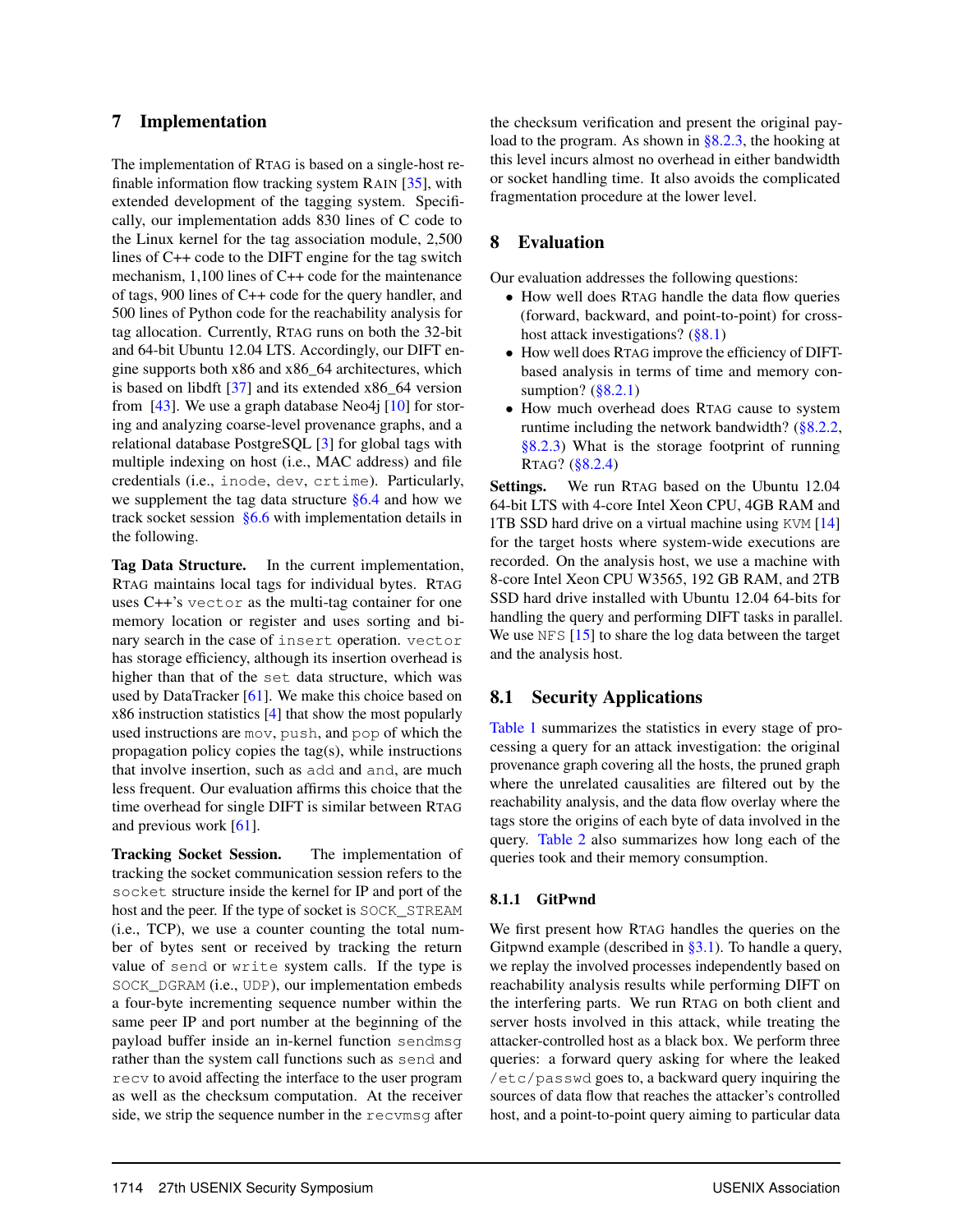<span id="page-11-0"></span>

| <b>Items</b>   |                                       | <b>Prov Graph</b> |      | <b>Pruned Graph</b> |       | <b>DF</b> Overlay |               | Accuracy |
|----------------|---------------------------------------|-------------------|------|---------------------|-------|-------------------|---------------|----------|
| <b>Attack</b>  | Query                                 | <b>Node</b>       | Edge | <b>Node</b>         | Edge  | <b>Tags</b>       | <b>C-Tags</b> |          |
|                | FW: /etc/passwd                       |                   |      | 39                  | 557   | 28,960            | 10,700        | $100\%$  |
| <b>GitPwnd</b> | BW: attacker host                     | 8.3K              | 109K | 55                  | 1,661 | 32,660            | 18,032        | $100\%$  |
|                | PP: results - objects                 |                   |      | 22                  | 418   | 23,193            | 7,317         | $100\%$  |
|                | FW: exploit html                      |                   |      | 33                  | 711   | 6,799             | 882           | 100%     |
| SQLi-1         | BW: payroll record                    | 5.3K              | 89K  | 29                  | 683   | 8,257             | 882           | 100%     |
|                | PP: html - db file                    |                   |      | 27                  | 490   | 3,197             | 882           | 100%     |
|                | FW: db file                           |                   |      | 80                  | 2,251 | 510,466           | 420,121       | 100%     |
| SQLi-2         | BW: dump file                         | 5.2K              | 87K  | 72                  | 1,997 | 530,004           | 420,121       | $100\%$  |
| <b>CSRF</b>    | FW: exploit html                      | 2.8K              | 34K  | 89                  | 2,379 | 9,224             | 1,766         | 100%     |
|                | BW: salary record                     |                   |      | 97                  | 2,270 | 7,700             | 1,766         | $100\%$  |
|                | FW: exploit html                      | 2.9K              | 24K  | 71                  | 1,145 | 432,845           | 420,755       | 100%     |
| XSS            | BW: attacker host                     |                   |      | 63                  | 863   | 435,716           | 420,700       | 100%     |
|                | PP: html - a-host                     |                   |      | 55                  | 782   | 421,106           | 420,700       | 100%     |
| P2P            | BW: mp4@12th node<br>FW: mp4@1st node | 13K               | 730K | 74                  | 240K  | 759,302           | 630,228       | 100%     |
|                |                                       |                   |      | 182                 | 490K  | 3,088,102         | 2,532,920     | 100%     |

Table 1: Statistics in terms of the effectiveness and performance of cross-host attack investigation. Prov Graph are the original graph containing the system-wide executions of every process. Pruned Graph are the subgraph where nodes and edges that are unrelated to the attack are pruned out; DF Overlay are results from the RTAG tagging system; Tags gives the number of generated tag entries; C-Tags gives the number of tags of which the key and value(s) are Cross-host (i.e., from different hosts); Accuracy shows the percentage of how many data flows are matched with the ground truth.

flow paths between the results file on the client side and the objects file on the server side. In [Table 1,](#page-11-0) we show the statistics of using RTAG in every step. Particularly, we show the number of tags RTAG creates at the tag overlay. In the forward query, RTAG generates 28,960 tag entries totally, 10,700 of which are cross-host ones meaning the tag key and value are from different hosts. We compare the query result with ground truth of the attack and RTAG achieves 100% accuracy in every query. We also evaluate the performance improvement for DIFT, summarized in [Table 2.](#page-11-1) In general, thanks to the parallelizing of DIFT tasks, RTAG reduces the time cost by more than 70% in most cases.

#### 8.1.2 Web-based Attacks

We also use a set of web-based attacks to evaluate the effectiveness of RTAG in tracking the data flow between the server (e.g., a web server Apache), and the client (e.g., a browser  $Firef$ ox). The web app facilitates the checking and updating of employees' personal financial information. The employees typically manage their bank account number and routing number via the web app. The attacks include two SQL injections, one cross-site request forgery (CSRF), and one cross-site scripting (XSS). We set up RTAG on both server and client. We run an Apache server with SQLite as its database. At the client, we load exploit pages with either a data transfer tool Curl or the Firefox browser. For each attack, we perform three types of queries and compare the query results with the ground truth.

<span id="page-11-1"></span>

| <b>Items</b>   |              | <b>DIFT</b> Perf |         |         |             |  |  |
|----------------|--------------|------------------|---------|---------|-------------|--|--|
| Attack         | <b>Query</b> | <b>Tasks</b>     | Mem(MB) | Time(s) | TReduc $\%$ |  |  |
|                | FW           | 10               | 497     | 95      | 87%         |  |  |
| <b>GitPwnd</b> | BW           | 27               | 912     | 113     | 86%         |  |  |
|                | <b>PP</b>    | 8                | 322     | 79      | 72%         |  |  |
|                | FW           | 14               | 2,513   | 342     | 70%         |  |  |
| <b>SOLi-1</b>  | BW           | 11               | 2,336   | 339     | 64%         |  |  |
|                | PP           | 9                | 1,997   | 309     | 76%         |  |  |
|                | FW           | 41               | 7,655   | 695     | 83%         |  |  |
| SOLi-2         | ВW           | 39               | 6.804   | 677     | $82\%$      |  |  |
|                | FW           | 33               | 6,537   | 499     | 78%         |  |  |
| <b>CSRF</b>    | BW           | 49               | 7,122   | 504     | 84%         |  |  |
|                | FW           | 26               | 4,850   | 687     | 77%         |  |  |
| XSS            | <b>BW</b>    | 28               | 5,391   | 705     | $77\%$      |  |  |
|                | PP           | 19               | 4,107   | 677     | 72%         |  |  |
|                | BW           | 12               | 6,371   | 201     | $92\%$      |  |  |
| P2P            | FW           | 12               | 9,855   | 236     | 91%         |  |  |

Table 2: DIFT performance using RTAG. Tasks stands for the number of processes that are replayed with DIFT; Memory gives the sum of virtual memory cost for each task; Time gives the time duration RTAG spends to perform the DIFT tasks in parallel; TReduc% shows the reduction rate from the time of performing the same DIFT tasks serially.

SQL injections. The exploit takes advantage of a vulnerability at the server's SQL parsing filter to execute illegal query statements that steal or tamper the server database. The first attack (SQLi-1) injects an entry of user profile to the database. The added profile is further used by another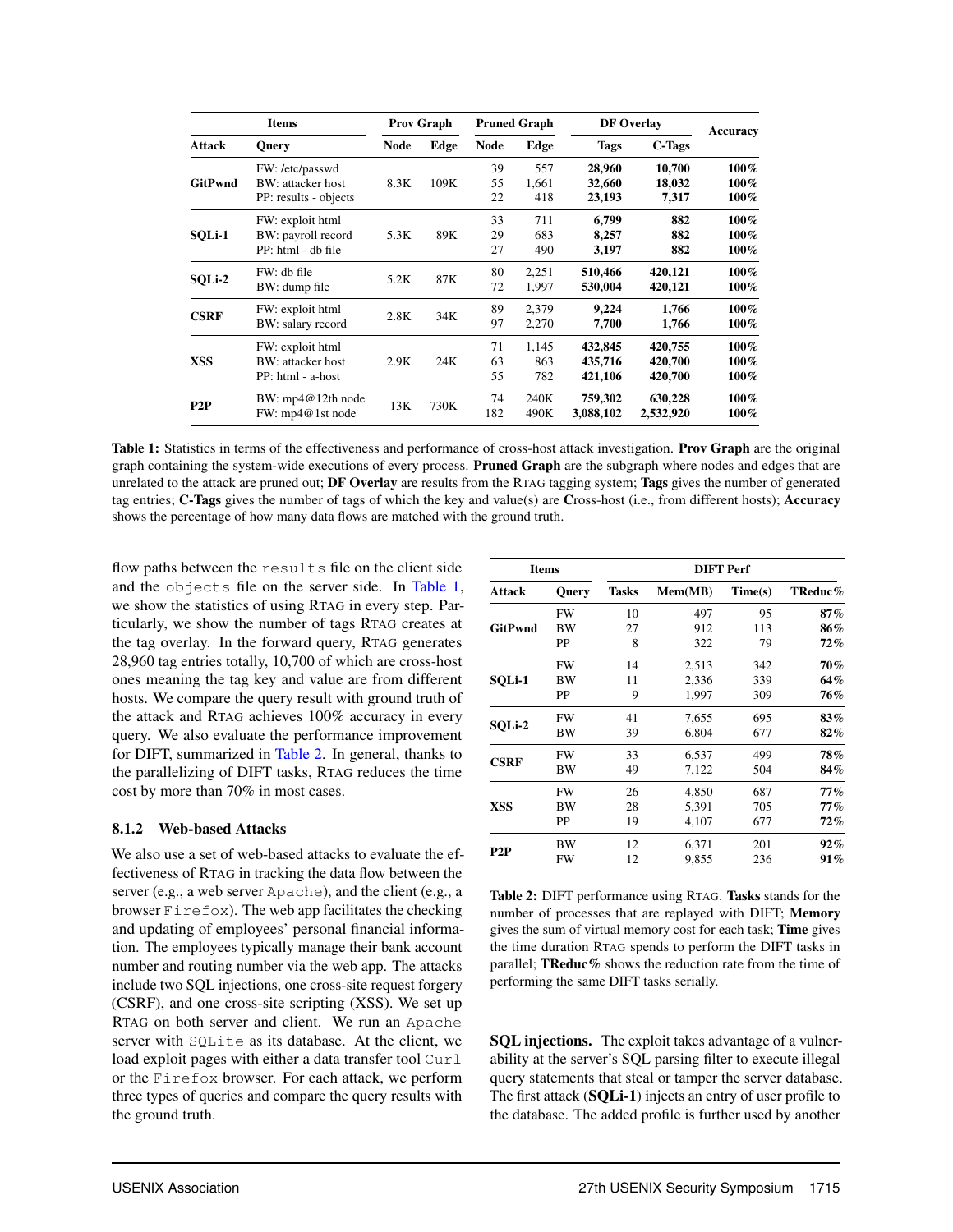financial program to generate payroll records. The analyst performs a forward query from the loaded html file with the exploit, and RTAG returns the data flows from the file at the client to the data in the payroll records. The second attack (SQLi-2) steals data entries in the database from the user and exploits a vulnerability in Firefox to dump the entries to a file. With a backward query from the dump file at the user side, RTAG pinpoints the segments of the database file that has been exfiltrated.

Cross-site request forgery. The exploit uses a vulnerability of the server that miscalculates the CSRF challenge response to submit a form impersonating the user. The form updates the profile contents (e.g., account number), and later the tampered profile is accessed by several other programs that process the user's payroll information. RTAG helps determine the data flow between the user's loaded file and one of the payroll record that is considered to have been tampered.

Cross-site scripting. The reflection-based crossscripting relies on dependency of an html element to user input to append a script that reads the sensitive data from the DOM tree of a page, packs some of the data, and sends an email to the attacker's external host. After the investigation determines the attacker's host to be malicious, it makes a backward query from that host and finds the data exfiltration from the user's loaded page, as well as from a certain offset of the database storage file at the server. Notably, the resulting overlay shows the route of some tags tracing back first to the server side (i.e., Apache), then further back to the client side browser and the exploit html file, which recovers the *reflection* nature of the attack.

#### 8.1.3 Attacks Involving Memory Corruptions

To evaluate RTAG for the cases when the attacker exploits memory corruptions, we additionally modified the Git-Pwnd attack  $\S 3.1$  by compiling the ssh daemon with earlier versions containing memory-based vulnerabilities: one integer overflow based on CVE-2001-0144 and one buffer overflow based on CVE-2002-0640. For the integer overflow, we patched the ssh client side code to exploit the vulnerability [\[1\]](#page-15-3) and remotely executed scp command at the server to copy files to the attacker's controlled host. For the buffer overflow, we crafted a malicious response for the OpenSSH (v3.0) challenge-response mechanism and remotely executed commands [\[2\]](#page-15-4). We note that memory-corruption-based attacks usually involve undefined behavior of the program that violates the assumption of many previous investigation systems using source or binary semantics (e.g., [\[34,](#page-16-14) [42,](#page-17-2) [47\]](#page-17-10)). However, RTAG successfully reconstructs the program state of the overflow for the DIFT to recover the fine-grained data flow.

### 8.1.4 File Spreading in Peer-to-Peer Network

We also run RTAG to track the data flows in a maliciousfile-spreading incident on top of a P2P network, which is regarded an increasing threat in the decentralized file sharing, according to a report by BitSight Insight [\[5\]](#page-15-5). This allows us to demonstrate RTAG's ability to handle a complex cross-host data-flow analysis involving multiple parties, which is infeasible with existing approaches. We use Gtk-Gnutella  $[7](v1.1.13)$  $[7](v1.1.13)$  to set up a P2P network in a local network of 12 nodes with RTAG running on them. We perform two operations. First, we have two nodes online; one node shares a malicious audio mp4 file, and another node searches for the file, discovers it and downloads it. Later, we shutdown the first node and let a third node download the file from the second node. We performed this type of single-hop relay iteratively until five nodes have this file. Second, we use these five nodes as "seeds" and let the remaining nodes search, discover, and download the file. During this process, we intentionally shutdown parts of the nodes to introduce "resume" procedures. Finally, we perform a backward query from the audio file at the last node to search for the origin of the file, and a forward query from the first node to uncover how the file spread across the network with fine-grainedlevel data flows. RTAG returns the results with 100% accuracy. Particularly, the result also shows the data flow between each pair of nodes for each iteration of the file sharing procedure. The statistics of this experiment are summarized in [Table 1.](#page-11-0)

## 8.2 Performance

## <span id="page-12-0"></span>8.2.1 DIFT Runtime Performance

We compare the memory consumption and execution time of RTAG with previous DIFT systems. For the memory efficiency, we evaluated two state-of-the-art DIFT engines that provide multi-color symbols, Dytan [\[24\]](#page-16-8) and DataTracker [\[61\]](#page-17-16). [Table 3](#page-13-1) shows the peak memory consumption of the tag map for various DIFT tasks we used in evaluating the security application in  $\S 8.1$ . The peak memory consumption is useful as it indicates the required resource for a certain type of DIFT. Notably, all the tag sizes for representing the DIFT symbols determined by reachability analysis are within three bytes (i.e., up to 16,777,216 symbols), with a majority being two bytes (i.e., up to 65,536 symbols). This means the data pruning and reachability analysis effectively narrow down the scope of the DIFT symbols and pinpoint the exact bytes of data that causes the data confusion for DIFT to resolve. The savings from the tag map consumption of RTAG is between 70% and 95%. The effect of improvement on the general memory consumption varies across different programs in terms of their own memory usage.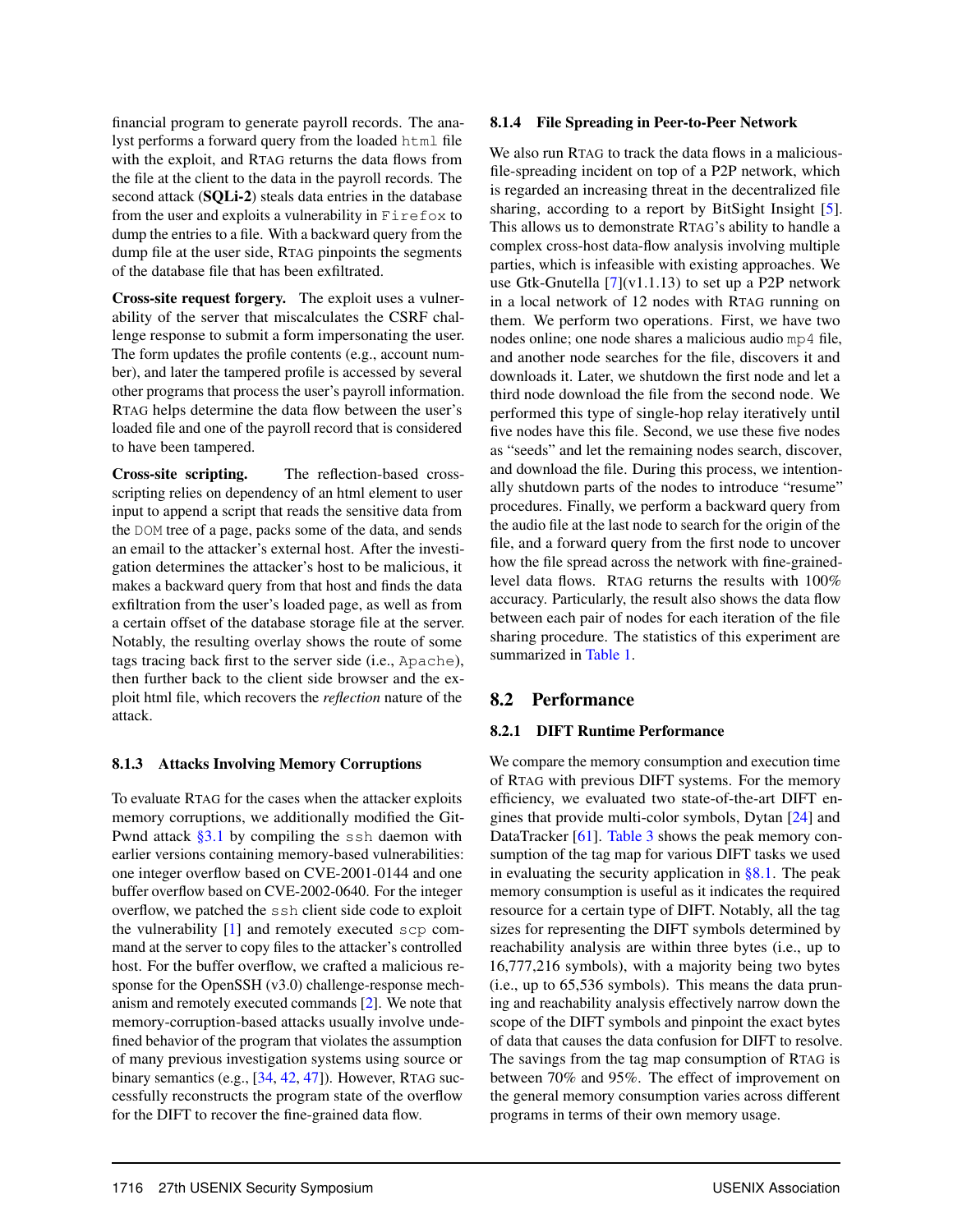<span id="page-13-1"></span>

| <b>Programs</b> | #Symbols  | Peak TagMap Cost (MB) | Reduc% |             |         |
|-----------------|-----------|-----------------------|--------|-------------|---------|
|                 |           | <b>DataTracker</b>    | Dvtan  | <b>RTAG</b> |         |
| git-core        | 247       | 12                    | 19     | 4.8         | 60/74   |
| ssh             | 16.983    | 5.9                   | 630    | 2.6         | 55/99   |
| cli-hook        | 1.983     | 17                    | 140    | 8.0         | 53/94   |
| Curl            | 56,010    | 4.8                   | 1.050  | 2.3         | 52/99   |
| Firefox         | 4,091,773 | 155                   | NA.    | 67.5        | 56 / NA |
| Apache          | 2.128.700 | 133                   | NA     | 41.7        | 68 / NA |

Table 3: DIFT Tag Map Overhead in Practice. #Symbols denotes the number of symbols used in performing the DIFT task; NA means the DIFT is not complete so the peak memory cost is not available.

In our experiments, DIFT reduced total memory usage 10% to 50% when compared with DataTracker [\[61\]](#page-17-16), and by 30% to 90% compared with Dytan [\[24\]](#page-16-8). Since these DIFT systems are designed with the scope of one host, in order for proper comparison against previous DIFT systems, we only measured the cases where all the tags are within one host. Note that this approach only compares DIFT runtime performance side by side, but does not indicate or suggest that RTAG can only handle single-host cases. For evaluating the time efficiency in performing DIFT tasks, we assign the same DIFT tasks to RTAG as well as to the DIFT engine used by RAIN [\[35\]](#page-16-4). Since RAIN [\[35\]](#page-16-4) does not support cross-host investigation, we use RAIN [\[35\]](#page-16-4) to run the DIFT tasks, sequentially simulating the time consumption it needs to serialize the network interaction and orchestrating the replays. We observe that the parallel DIFT of RTAG takes 60%–90% less time than RAIN [\[35\]](#page-16-4) [\(Table 2\)](#page-11-1).

Discussion. For the memory consumption, we find the taint propagation is mainly composed of copy operations such that the tag map is just updated with another value. Combination operation for merging the tags of two locations is not frequent. Hence, though bit-vector (used in [\[24\]](#page-16-8)) ensures a constant length of tag for each location even after combination, the benefit is not obvious. On the contrary, its fixed size is linear to the number of symbols, which causes out-of-memory crash when there are many symbols to tag or (and) the many memory locations are propagated during the execution. Using set eases the implementation complexity as it natively supports the combination operation with a good performance. However, it incurs higher metadata cost (on x86 Linux, storing every 4-byte data in the set incurs over 14 bytes). For the time consumption savings in RTAG, the total time consumption depends on the longest DIFT task (e.g., Firefox session). We are looking into integrating in-process parallel DIFT techniques to RTAG that could further bring down the time consumption.

<span id="page-13-2"></span>

Figure 4: Comparison of normalized runtime performance between RAIN [\[35\]](#page-16-4) and RTAG with CPU bound benchmark SPEC CPU2006. "GEOMEAN" gives the geometric mean of the performance numbers.

<span id="page-13-3"></span>

Figure 5: Comparison of normalized runtime performance between RAIN [\[35\]](#page-16-4) and RTAG with IO bound benchmarks.

#### <span id="page-13-0"></span>8.2.2 Runtime Overhead

We measure the runtime overhead of RTAG using two sets of benchmarks: the SPEC CPU2006 benchmark for CPUbound use cases and the IO-intensive benchmarks for IO bound cases. The measurements are performed on two systems, one without RTAG and one with RTAG enabled. The result of SPEC benchmark is given in [Figure 4](#page-13-2) with RAIN [\[35\]](#page-16-4) as reference. The geometric mean of the runtime overhead is 4.84%, which shows RTAG has similar low runtime overhead to previous refinable systems. We also measure the runtime overhead using IO-intensive applications to test the performance in IO bound cases. The benchmark is composed of four scenarios: using scp to upload a 500MB archive file, using wget downloading a 2GB mov movie file, compiling LLVM 3.8, and using Apache to serve an http service for file downloading. The result of IO-intensive applications is shown in [Fig](#page-13-3)[ure 5.](#page-13-3) The overhead of all the items is at most 50%. We reason that the cause of the higher overhead during file downloading and compiling is because network and file inputs are cached during the recording time.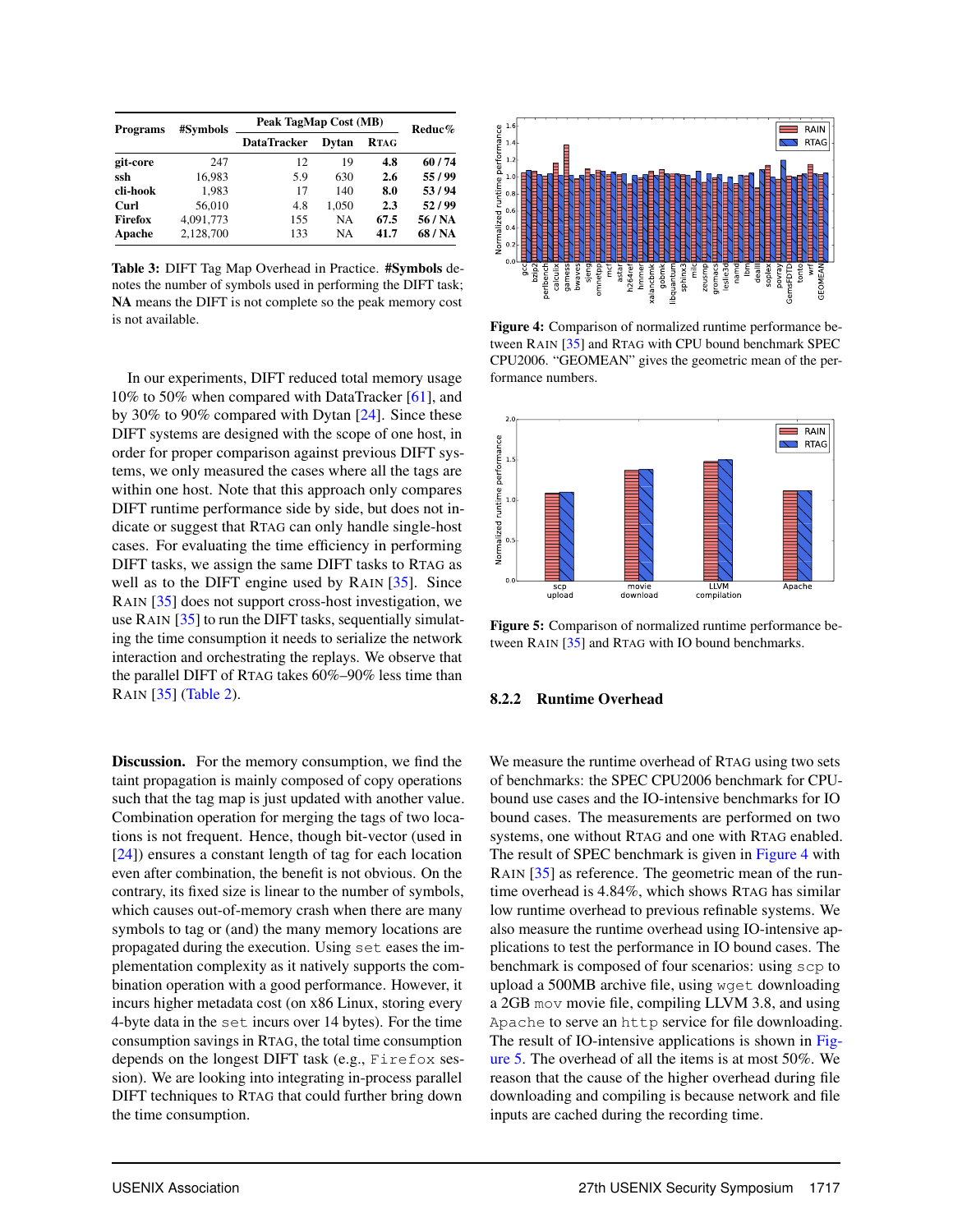<span id="page-14-3"></span>

| <b>Protocol</b> | Setting       | <b>Bandwidth%</b> | $RTT\%$   |
|-----------------|---------------|-------------------|-----------|
|                 | Window: 128KB | $0\%$             | $+0.03%$  |
| <b>TCP</b>      | 256KB         | $0\%$             | $+0.01\%$ |
|                 | 512KB         | $0\%$             | $+0.012%$ |
|                 | Buffer: 512B  | $-0.8%$           | $+0.02\%$ |
| UDP             | 8KB           | $-0.05%$          | $+0.01%$  |
|                 | 128KB         | $-0.01%$          | $+0.012%$ |

Table 4: Bandwidth impact of RTAG. The bandwidth and roundtrip-time (RTT) are measured with iperf3 benchmark using different settings for TCP and UDP protocols.

#### <span id="page-14-1"></span>8.2.3 Network Performance Impact

We use iperf3 [\[13\]](#page-16-25) to test the bandwidth impact of applying RTAG to typical network protocol settings. For TCP, we measure the bandwidth both with and without having RTAG running at different window sizes. For UDP, we set the buffer size to be similar with real applications such as DNS (512B), RTP (128KB). We also measure the performance impact in the term of the end-to-end roundtrip-time (RTT) for one datagram to be delivered to the server and echoed back to the client. Both impacts are negligible. The results are summarized in [Table 4.](#page-14-3)

#### <span id="page-14-2"></span>8.2.4 Storage Footprint

As a refinable system, RTAG has the storage overhead for the non-deterministic logs that are used for faithful replay of the recorded system-wide process executions. This ensures the completeness of retroactive analysis particularly for the advanced low and slow attacks. The storage footprint varies according to the workload on each host and is comparable with the upstream system RAIN [\[35\]](#page-16-4). Note that only the input data are stored as non-determinism, thus in the multi-host case, the traffic from a sender to a receiver are only stored at the receiver side, avoiding duplicated storage usage. In the use of RTAG, we observe around 2.5GB–4GB storage overhead per day for a desktop used by a lab student (e.g., programming, web browsing); and around 1.5GB storage overhead per day for a server hosting gitolite used internally by five lab students for version controlling on course projects.

## <span id="page-14-0"></span>9 Related Work

Dynamic Information Flow Tracking. Dynamic taint analysis [\[24,](#page-16-8) [29,](#page-16-26) [37,](#page-16-15) [49,](#page-17-15) [62\]](#page-17-20) is a well-known technique for tracking information flow instruction by instruction at the runtime of a program without relying on the semantic of a program source or binary. DIFT is useful for policy enforcement [\[49\]](#page-17-15), malware analysis [\[66\]](#page-17-5), and detecting privacy leaks [\[29,](#page-16-26) [62\]](#page-17-20). To support intra-process tainting,

<span id="page-14-4"></span>

| <b>DIFT</b><br>Svstems | <b>Cross</b><br>Host | Inst<br>Time  | Tag<br>Dep       | Run<br>Over | <b>DIFT</b><br>Over(T/M) |
|------------------------|----------------------|---------------|------------------|-------------|--------------------------|
| Dytan $[24]$           | $\times$             | Runtime       | Inlined          | High        | High/High                |
| DataTracker [61]       | $\times$             | Runtime       | Inlined          | High        | High/High                |
| Panorama [66]          | $\times$             | Runtime       | Inlined          | High        | High/High                |
| ShadowReplica [34]     | $\times$             | Runtime       | Inlined          | High        | Low/High                 |
| Taintpipe [47]         | $\times$             | Runtime       | Inlined          | High        | Low/High                 |
| Panda [27, 28]         | $\times$             | Replay        | Inlined          | High        | High/High                |
| Arnold [25]            | $\times$             | Replay        | Inlined          | Low         | High/High                |
| RAIN [35]              | $\times$             | Replay        | Inlined          | Low         | High/High                |
| Jetstream [55]         | $\times$             | Replay        | Inlined          | Low         | Low/High                 |
| TaintExchange [67]     | ✓                    | Runtime       | Inlined          | High        | High/High                |
| Cloudfence [50]        | ✓                    | Runtime       | Inlined          | High        | High/High                |
| RTAG                   | $\checkmark$         | <b>Replay</b> | <b>Decoupled</b> | Low         | Low/Low                  |

Table 5: Comparison of DIFT-based provenance systems. "Cross Host" tells whether the system covers cross-host analysis; "Inst Time" represents when the instrumentation is performed (i.e., runtime or replay); "Tag Dep" shows how the tag dependency is handled; "Run Over" shows the runtime overhead; "DIFT Over(T/M)" presents the overhead of performing DIFT in terms of Time and Memory cost in which RTAG both achieves reductions significantly.

Dytan [\[24\]](#page-16-8) provides a customizable framework for multicolor tags. DataTracker adapts standard taint tracking to provide adequate taint marks for provenance tracking. However, taint-tracking suffers from excessive performance overhead (e.g., the overhead of one state-of-the-art implementation, libdft [\[37\]](#page-16-15) is six times as high as native execution), which makes it difficult to use in a runtime environment. To solve this problem, several approaches have been proposed to decouple DIFT from the program runtime [\[34,](#page-16-14) [46,](#page-17-12) [47,](#page-17-10) [55,](#page-17-11) [57\]](#page-17-21). For example, Taintpipe [\[47\]](#page-17-10), Straight-taint [\[46\]](#page-17-12) and ShadowReplica [\[34\]](#page-16-14) pre-compute propagation models from the program source and use them to speed up the DIFT at runtime. However, their dependency on program source disables these systems to analyze undefined behavior. In contrast to these DIFT systems, RTAG provides both efficient runtime (recording) and the ability to reliably replay and perform DIFT on the undefined behavior (e.g., memory corruptions) commonly seen in recent attacks. Jetstream [\[55\]](#page-17-11) records the normal runtime execution and defers tainting until replay by splitting an application into several epochs. DTAM [\[30\]](#page-16-28) uses dynamic taint analysis to find the relevant program inputs to its control flow and has a potential to reduce the workload of a record-replay system. Similar to RTAG, TaintExchange [\[67\]](#page-18-2) and Cloudfence [\[50\]](#page-17-3) provide multihost information-flow analysis at runtime, but incur significant overhead  $(20 \times$  in some cases). We summarize the comparisons between RTAG and previous DIFT-based provenance systems in [Table 5.](#page-14-4)

Provenance Capturing. Using data provenance [\[60\]](#page-17-22) to investigate advanced attacks, such at APTs, has become a popular area of research [\[8,](#page-16-7) [31,](#page-16-29) [36,](#page-16-30) [39,](#page-17-23) [40,](#page-17-24) [42,](#page-17-2) [45,](#page-17-0) [48,](#page-17-13) [52\]](#page-17-25). For example, the Linux Audit System [\[8\]](#page-16-7), Hi-Fi [\[52\]](#page-17-25), and PASS [\[48\]](#page-17-13) capture system-level provenance with less than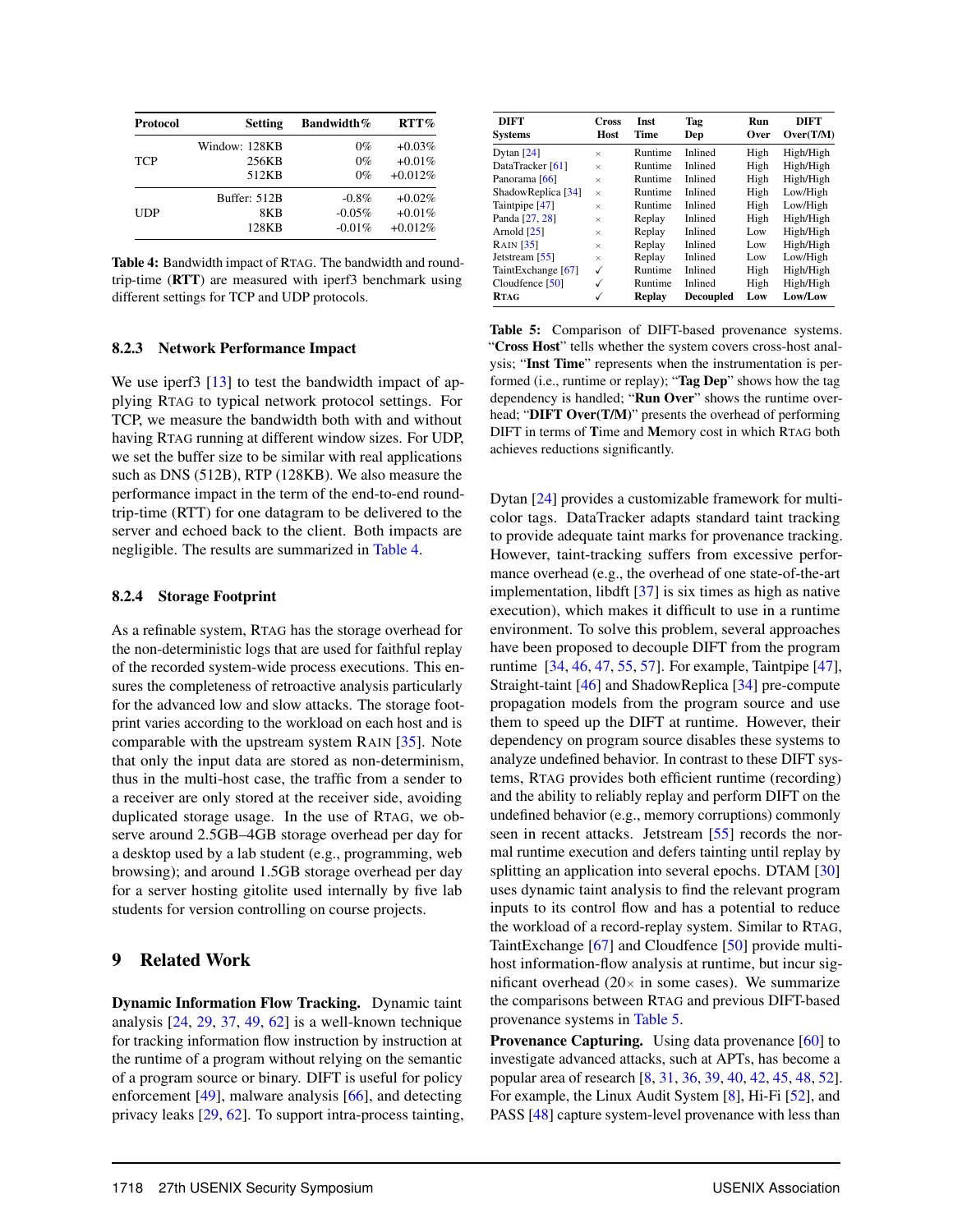10% overhead. Linux provenance modules (LPM) [\[19\]](#page-16-3) allows developers to develop customized provenance rules to create Linux Security Modules and LSM-like modules. SPADE [\[31\]](#page-16-29) decouples the generation and collection of provenance data to provide a distributed provenance platform, and ProvThings [\[63\]](#page-17-26) generates provenance data for IoT devices. Unfortunately, these systems are restricted to coarse-grained provenance, which generate many false dependencies. To reduce false positives and logging sizes, Protracer [\[45\]](#page-17-0) improves BEEP [\[42\]](#page-17-2) to switch between unit-level tainting and provenance propagation. In contrast, MCI [\[40\]](#page-17-24) determines fine-grained dependencies ahead-of-time by inferring implicit dependencies using LDX [\[39\]](#page-17-23) and creating causal models. DataTracker [\[61\]](#page-17-16) leverages DIFT to provide fine-grained data, but incurs significant overhead. Finally, RAIN [\[35\]](#page-16-4) uses record and replay to defer DIFT until replay, then uses reachability analysis to refine the dependency graph before tainting. However, none of these systems can provide fine-grained cross-host provenance like RTAG because they have no tag association mechanism to support cross-host DIFT.

Network Provenance. In addition to system-wide tracking, provenance at network level is a well-researched area [\[64,](#page-17-1) [68,](#page-18-0) [69\]](#page-18-1). For example, ExSPAN [\[69\]](#page-18-1) provides a distributed data model for storing network provenance. One challenge network provenance faces is that it obviously cannot detect most system-level causality on end nodes. Technically, network provenance and RTAG are orthogonal to each other, so that we can use both approaches together to further enhance attack detection.

Record Replay System. Deterministic record-andreplay has been a well-researched area [\[17,](#page-16-31) [20,](#page-16-11) [26,](#page-16-32) [41,](#page-17-27) [56\]](#page-17-9). In addition to providing faithful replay, the current state-of-the-art techniques allow instrumentation of programs during the replay of execution [\[23,](#page-16-12) [25,](#page-16-5) [27\]](#page-16-13). Arnold [\[25\]](#page-16-5) provides efficient runtime because it is a kernel based solution and can efficiently record nondeterministic events. Aftersight [\[23\]](#page-16-12) and PANDA [\[27\]](#page-16-13) are hypervisor-based solutions. Aftersite is based on VMware hypervisor (record) and QEMU (replay) while PANDA is purely based on QEMU. Similar to RAIN [\[35\]](#page-16-4), RTAG leverages Arnold to provide efficient recording performance, however the goals and functionality of RTAG are unique from to Arnold and could be implemented on other systems.

#### <span id="page-15-0"></span>10 Conclusion

When investigating information flow-based cross-host attacks, analysts need to manually analyze the information flow generated by the processes running on multiple hosts. This is a time consuming, error prone, and challenging task, due to the high number of processes and

consequently flows involved. To help analysts in this task, we propose RTAG, a system for accurate and efficient information flow analysis that makes cross-host attack investigation practical. We implemented and empirically evaluated RTAG by using the system to analyze a set of real-world attacks including GitPwnd, a state-of-the-art cross-host data infiltration attack. The system was able to provide accurate results while reducing memory consumption by 90% and also reducing the time consumption by 60-90% compared to related work. We have a plan to release the source code of RTAG.

We foresee several directions for future work. First, we plan to make hosts running RTAG interoperable with hosts not running the system. To do so, we plan to embed tag information in an optional field of the UDP header. Second, we plan to identify information flow techniques that are resilient to the fact that RTAG might not be running on every host in a given network. Third, we plan to integrate in-process parallel DIFT techniques to RTAG to further optimize the analysis time. Fourth, we plan to reduce the storage requirement for non-deterministic inputs. To do so, we plan to investigate ways to optimize the storage of similar executions across different hosts. Finally, we plan to extend the queries supported by RTAG so that it is possible to compare the information flow associated with different executions of the same program. In this way, it will be possible to pinpoint when and where a program was compromised.

#### 11 Acknowledgments

We thank the anonymous reviewers for their helpful feedback. This research was supported in part by NSF, under awards CNS-0831300, CNS-1017265, CCF-1548856, CNS-1563848, CRI-1629851, CNS-1704701, and CNS-1749711, ONR, under grants N000140911042, N000141512162, N000141612710, and N000141712895, DARPA TC (No. DARPA FA8650-15-C-7556), NRF-2017R1A6A3A03002506, ETRI IITP/KEIT [2014-0- 00035], and gifts from Facebook, Mozilla, and Intel.

#### References

- <span id="page-15-3"></span>[1] Ssh 1.2.x - crc-32 compensation attack detector, Feb. 2001. <https://www.exploit-db.com/exploits/20617>.
- <span id="page-15-4"></span>[2] Openssh 3.x - challenge-response buffer overflow, 2002. [https:](https://www.exploit-db.com/exploits/21578) [//www.exploit-db.com/exploits/21578](https://www.exploit-db.com/exploits/21578).
- <span id="page-15-1"></span>[3] Postgresql, Oct. 2014. <https://www.postgresql.org>.
- <span id="page-15-2"></span>[4] x86 machine code statistics, Oct. 2014. [https://www.](https://www.strchr.com/x86_machine_code_statistics) strchr.com/x86 machine code statistics.
- <span id="page-15-5"></span>[5] Peer-to-peer peril: How peer-to-peer sharing impacts vendor risk and security benchmarking, Dec. 2015. [https://info.bitsighttech.com/how-peer](https://info.bitsighttech.com/how-peer-to-peer-file-sharing-impacts-vendor-risk-security-benchmarking)[to-peer-file-sharing-impacts-vendor-risk](https://info.bitsighttech.com/how-peer-to-peer-file-sharing-impacts-vendor-risk-security-benchmarking)[security-benchmarking](https://info.bitsighttech.com/how-peer-to-peer-file-sharing-impacts-vendor-risk-security-benchmarking).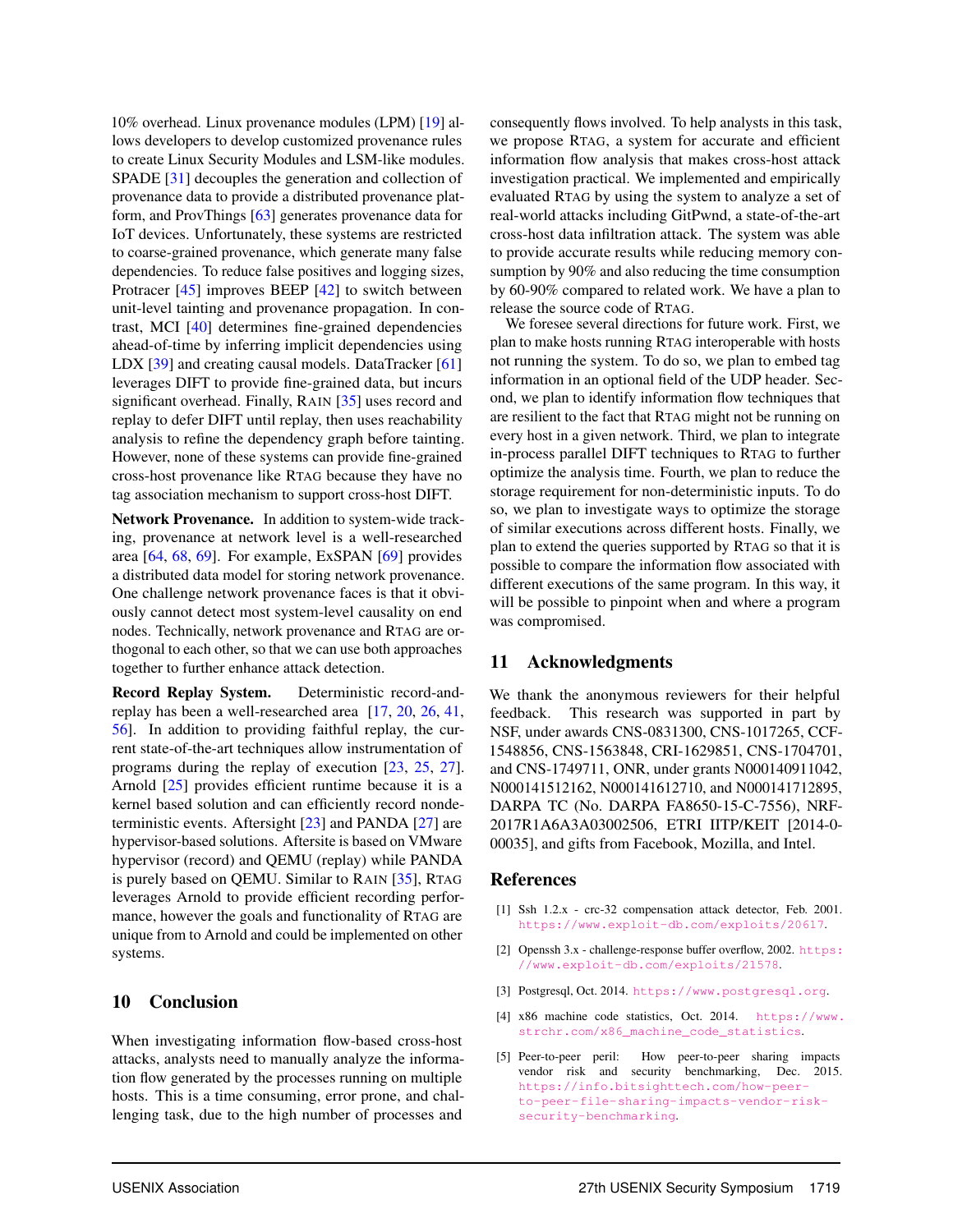- <span id="page-16-6"></span>[6] Event tracing for windows, Oct. 2017. [https://docs.](https://docs.microsoft.com/en-us/dotnet/framework/wcf/samples/etw-tracing) [microsoft.com/en-us/dotnet/framework/wcf/](https://docs.microsoft.com/en-us/dotnet/framework/wcf/samples/etw-tracing) [samples/etw-tracing](https://docs.microsoft.com/en-us/dotnet/framework/wcf/samples/etw-tracing).
- <span id="page-16-17"></span>[7] Gtk-gnutella, Oct. 2017. [http://gtk-gnutella.](http://gtk-gnutella.sourceforge.net) [sourceforge.net](http://gtk-gnutella.sourceforge.net).
- <span id="page-16-7"></span>[8] Linux audit, Oct. 2017. [https://linux.die.net/man/](https://linux.die.net/man/8/auditd) [8/auditd](https://linux.die.net/man/8/auditd).
- <span id="page-16-9"></span>[9] Mozilla rr, Oct. 2017. <http://rr-project.org>.
- <span id="page-16-22"></span>[10] Neo4j graph database, Oct. 2017. <http://neo4j.com>.
- <span id="page-16-2"></span>[11] Git: a free and open source distributed version control system, Feb. 2018. <https://git-scm.com/>.
- <span id="page-16-16"></span>[12] Gitolite, Feb. 2018. <https://www.gitolite.com>.
- <span id="page-16-25"></span>[13] iperf3, Feb. 2018. <https://iperf.fr>.
- <span id="page-16-23"></span>[14] Kernel-based virtual machine, Oct. 2018. [https://www.](https://www.linux-kvm.org) [linux-kvm.org](https://www.linux-kvm.org).
- <span id="page-16-24"></span>[15] Linux network file system, Oct. 2018. [http://nfs.](http://nfs.sourceforge.net/) [sourceforge.net/](http://nfs.sourceforge.net/).
- <span id="page-16-20"></span>[16] Taintgrind: a valgrind taint analysis tool, Feb. 2018. [https:](https://github.com/wmkhoo/taintgrind) [//github.com/wmkhoo/taintgrind](https://github.com/wmkhoo/taintgrind).
- <span id="page-16-31"></span>[17] BACON, D. F., AND GOLDSTEIN, S. C. *Hardware-assisted replay of multiprocessor programs*. Santa Cruz, CA, 1991.
- <span id="page-16-19"></span>[18] BATES, A., BUTLER, K., HAEBERLEN, A., SHERR, M., AND ZHOU, W. Let sdn be your eyes: Secure forensics in data center networks. In *2014 NDSS Workshop on Security of Emerging Network Technologies (SENT)* (2014).
- <span id="page-16-3"></span>[19] BATES, A., TIAN, D. J., BUTLER, K. R., AND MOYER, T. Trustworthy whole-system provenance for the Linux kernel. In *Proceedings of the 24th USENIX Security Symposium (Security)* (Washington, DC, Aug. 2015).
- <span id="page-16-11"></span>[20] BURTSEV, A., JOHNSON, D., HIBLER, M., EIDE, E., AND REGEHR, J. Abstractions for practical virtual machine replay. In *Proceedings of the 12th ACM SIGPLAN/SIGOPS International Conference on Virtual Execution Environments* (Atlanta, GA, 2016).
- <span id="page-16-18"></span>[21] CHEN, A., MOORE, W. B., XIAO, H., HAEBERLEN, A., PHAN, L. T. X., SHERR, M., AND ZHOU, W. Detecting covert timing channels with time-deterministic replay. In *Proceedings of the 11th USENIX Symposium on Operating Systems Design and Implementation (OSDI)* (Broomfield, Colorado, Oct. 2014).
- <span id="page-16-0"></span>[22] CHEN, P., DESMET, L., AND HUYGENS, C. A study on advanced persistent threats. In *IFIP International Conference on Communications and Multimedia Security* (2014), Springer, pp. 63–72.
- <span id="page-16-12"></span>[23] CHOW, J., GARFINKEL, T., AND CHEN, P. M. Decoupling dynamic program analysis from execution in virtual environments. In *Proceedings of the 2008 USENIX Annual Technical Conference (ATC)* (Boston, MA, June 2008).
- <span id="page-16-8"></span>[24] CLAUSE, J., LI, W., AND ORSO, A. Dytan: a generic dynamic taint analysis framework. In *Proceedings of the International Symposium on Software Testing and Analysis (ISSTA)* (London, UK, July 2007).
- <span id="page-16-5"></span>[25] DEVECSERY, D., CHOW, M., DOU, X., FLINN, J., AND CHEN, P. M. Eidetic systems. In *Proceedings of the 11th USENIX Symposium on Operating Systems Design and Implementation (OSDI)* (Broomfield, Colorado, Oct. 2014).
- <span id="page-16-32"></span>[26] DEVIETTI, J., LUCIA, B., CEZE, L., AND OSKIN, M. Dmp: deterministic shared memory multiprocessing. In *ACM SIGARCH Computer Architecture News* (New York, NY, 2009), ACM.
- <span id="page-16-13"></span>[27] DOLAN-GAVITT, B., HODOSH, J., HULIN, P., LEEK, T., AND WHELAN, R. Repeatable reverse engineering with PANDA. In *Proceedings of the 5th Program Protection and Reverse Engineering Workshop (PPREW)* (2015).
- <span id="page-16-27"></span>[28] DOLAN-GAVITT, B., LEEK, T., HODOSH, J., AND LEE, W. Tappan zee (north) bridge: mining memory accesses for introspection. In *Proceedings of the 20th ACM Conference on Computer and Communications Security (CCS)* (Berlin, Germany, Oct. 2013).
- <span id="page-16-26"></span>[29] ENCK, W., GILBERT, P., CHUN, B.-G., COX, L. P., JUNG, J., MCDANIEL, P., AND SHETH, A. N. TaintDroid: An informationflow tracking system for realtime privacy monitoring on smartphones. In *Proceedings of the 9th USENIX Symposium on Operating Systems Design and Implementation (OSDI)* (Vancouver, Canada, Oct. 2010).
- <span id="page-16-28"></span>[30] GANAI, M., LEE, D., AND GUPTA, A. Dtam: dynamic taint analysis of multi-threaded programs for relevancy. In *Proceedings of the 20th ACM SIGSOFT Symposium on the Foundations of Software Engineering (FSE)* (Cary, NC, Nov. 2012).
- <span id="page-16-29"></span>[31] GEHANI, A., AND TARIQ, D. SPADE: support for provenance auditing in distributed environments. In *Proceedings of the 13th International Middleware Conference (Middleware)* (2012).
- <span id="page-16-1"></span>[32] GIBLER, C., AND BEDDOME, N. Gitpwnd, Oct. 2017. [https:](https://github.com/nccgroup/gitpwnd) [//github.com/nccgroup/gitpwnd](https://github.com/nccgroup/gitpwnd).
- <span id="page-16-10"></span>[33] GOMEZ, L., NEAMTIU, I., AZIM, T., AND MILLSTEIN, T. Reran: Timing-and touch-sensitive record and replay for android. In *Software Engineering (ICSE), 2013 35th International Conference on* (2013).
- <span id="page-16-14"></span>[34] JEE, K., KEMERLIS, V. P., KEROMYTIS, A. D., AND PORTOKA-LIDIS, G. ShadowReplica: efficient parallelization of dynamic data flow tracking. In *Proceedings of the 20th ACM Conference on Computer and Communications Security (CCS)* (Berlin, Germany, Oct. 2013).
- <span id="page-16-4"></span>[35] JI, Y., LEE, S., DOWNING, E., WANG, W., FAZZINI, M., KIM, T., ORSO, A., AND LEE, W. Rain: Refinable attack investigation with on-demand inter-process information flow tracking. In *Proceedings of the 24rd ACM Conference on Computer and Communications Security (CCS)* (Dallas, Texas, Oct. 2017).
- <span id="page-16-30"></span>[36] JI, Y., LEE, S., AND LEE, W. RecProv: Towards provenanceaware user space record and replay. In *Proceedings of the 5th International Provenance and Annotation Workshop (IPAW)* (Mclean, VA, 2016).
- <span id="page-16-15"></span>[37] KEMERLIS, V. P., PORTOKALIDIS, G., JEE, K., AND KEROMYTIS, A. D. libdft: Practical dynamic data flow tracking for commodity systems. In *Proceedings of the 8th ACM SIG-PLAN/SIGOPS International Conference on Virtual Execution Environments* (London, UK, 2012).
- <span id="page-16-21"></span>[38] KIM, T., CHANDRA, R., AND ZELDOVICH, N. Recovering from intrusions in distributed systems with DARE. In *Proceedings of the 3rd Asia-Pacific Workshop on Systems (APSys)* (Seoul, South Korea, July 2012).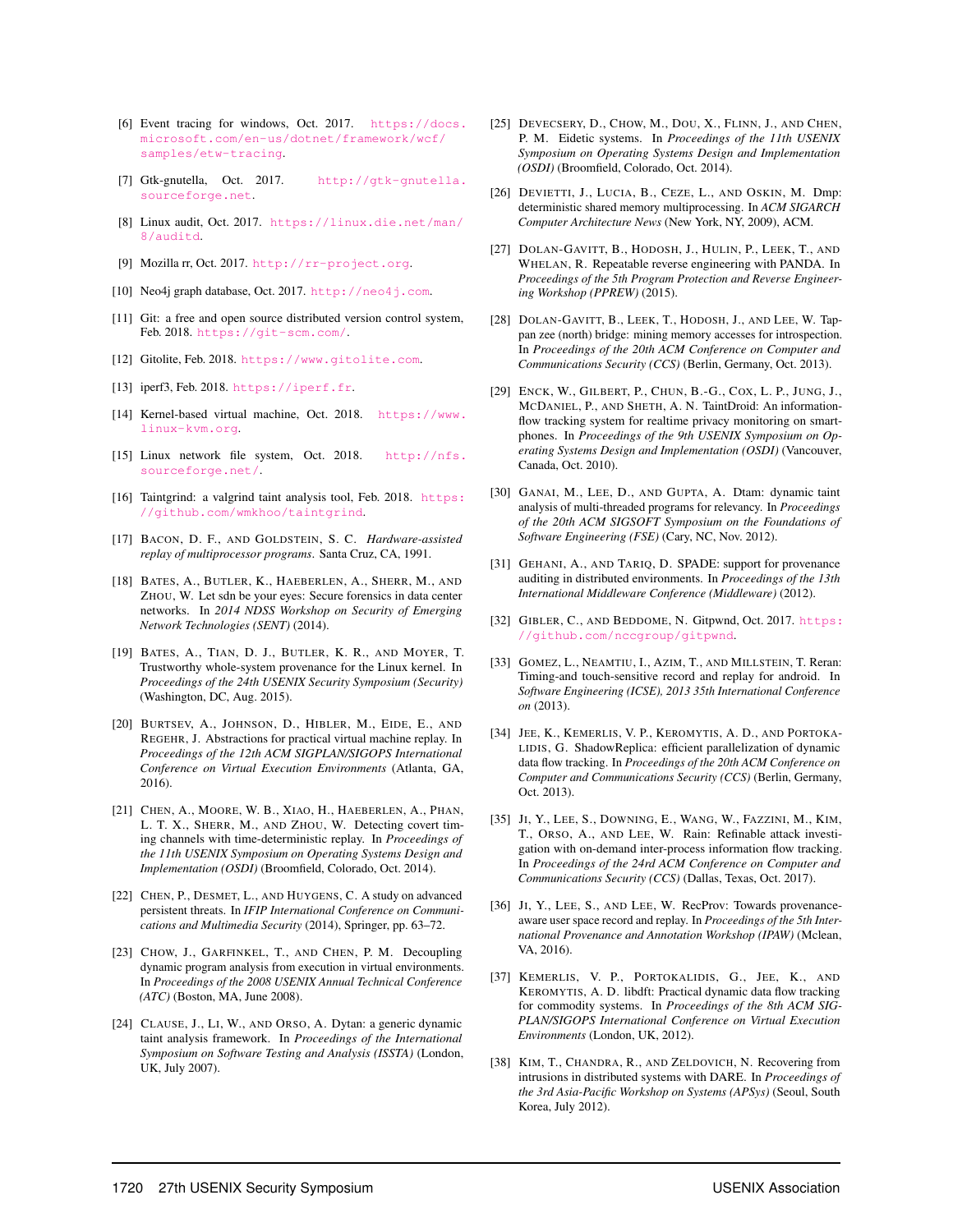- <span id="page-17-23"></span>[39] KWON, Y., KIM, D., SUMNER, W. N., KIM, K., SALTAFOR-MAGGIO, B., ZHANG, X., AND XU, D. LDX: Causality inference by lightweight dual execution. In *Proceedings of the 21st ACM International Conference on Architectural Support for Programming Languages and Operating Systems (ASPLOS)* (Atlanta, GA, Apr. 2016).
- <span id="page-17-24"></span>[40] KWON, Y., WANG, F., WANG, W., LEE, K. H., LEE, W.-C., MA, S., ZHANG, X., XU, D., JHA, S., CIOCARLIE, G., ET AL. Mci: Modeling-based causality inference in audit logging for attack investigation. In *Proceedings of the 2018 Annual Network and Distributed System Security Symposium (NDSS)* (San Diego, CA, Feb. 2018).
- <span id="page-17-27"></span>[41] LAADAN, O., VIENNOT, N., AND NIEH, J. Transparent, lightweight application execution replay on commodity multiprocessor operating systems. In *Proceedings of the ACM SIGMET-RICS International Conference on Measurement and Modeling of Computer Systems* (2010), SIGMETRICS '10.
- <span id="page-17-2"></span>[42] LEE, K. H., ZHANG, X., AND XU, D. High accuracy attack provenance via binary-based execution partition. In *Proceedings of the 20th Annual Network and Distributed System Security Symposium (NDSS)* (San Diego, CA, Feb. 2013).
- <span id="page-17-19"></span>[43] LONG, F., SIDIROGLOU-DOUSKOS, S., AND RINARD, M. Automatic runtime error repair and containment via recovery shepherding. In *ACM SIGPLAN Notices* (2014), vol. 49, ACM, pp. 227– 238.
- <span id="page-17-4"></span>[44] LUK, C.-K., COHN, R., MUTH, R., PATIL, H., KLAUSER, A., LOWNEY, G., WALLACE, S., REDDI, V. J., AND HAZELWOOD, K. Pin: building customized program analysis tools with dynamic instrumentation.
- <span id="page-17-0"></span>[45] MA, S., ZHANG, X., AND XU, D. ProTracer: towards practical provenance tracing by alternating between logging and tainting. In *Proceedings of the 2016 Annual Network and Distributed System Security Symposium (NDSS)* (San Diego, CA, Feb. 2016).
- <span id="page-17-12"></span>[46] MING, J., WU, D., WANG, J., XIAO, G., AND LIU, P. Straight-Taint: decoupled offline symbolic taint analysis. In *Proceedings of the 31st IEEE/ACM International Conference on Automated Software Engineering (ASE)* (Singapore, Sept. 2016).
- <span id="page-17-10"></span>[47] MING, J., WU, D., XIAO, G., WANG, J., AND LIU, P. TaintPipe: pipelined symbolic taint analysis. In *Proceedings of the 24th USENIX Security Symposium (Security)* (Washington, DC, Aug. 2015).
- <span id="page-17-13"></span>[48] MUNISWAMY-REDDY, K.-K., HOLLAND, D. A., BRAUN, U., AND SELTZER, M. Provenance-aware storage systems. In *Proceedings of the 2006 USENIX Annual Technical Conference (ATC)* (Boston, MA, May–June 2006).
- <span id="page-17-15"></span>[49] NEWSOME, J., AND SONG, D. Dynamic taint analysis for automatic detection, analysis, and signature generation of exploits on commodity software. In *Proceedings of the 12th Annual Network and Distributed System Security Symposium (NDSS)* (San Diego, CA, Feb. 2005).
- <span id="page-17-3"></span>[50] PAPPAS, V., KEMERLIS, V. P., ZAVOU, A., POLYCHRONAKIS, M., AND KEROMYTIS, A. D. Cloudfence: Data flow tracking as a cloud service. In *Proceedings of the 16th International Symposium on Research in Attacks, Intrusions and Defenses (RAID)* (Saint Lucia, Oct. 2013).
- <span id="page-17-6"></span>[51] PATIL, H., PEREIRA, C., STALLCUP, M., LUECK, G., AND COWNIE, J. PinPlay: A framework for deterministic replay and reproducible analysis of parallel programs. In *Proceedings of the 8th Annual IEEE/ACM International Symposium on Code Generation and Optimization (CGO)* (2010).
- <span id="page-17-25"></span>[52] POHLY, D. J., MCLAUGHLIN, S., MCDANIEL, P., AND BUT-LER, K. Hi-fi: collecting high-fidelity whole-system provenance. In *Proceedings of the Annual Computer Security Applications Conference (ACSAC)* (2012), pp. 259–268.
- <span id="page-17-18"></span>[53] POSTEL, J. User datagram protocol.
- <span id="page-17-17"></span>[54] POSTEL, J. Transmission control protocol.
- <span id="page-17-11"></span>[55] QUINN, A., DEVECSERY, D., CHEN, P. M., AND FLINN, J. Jet-Stream: Cluster-scale parallelization of information flow queries. In *Proceedings of the 12th USENIX Symposium on Operating Systems Design and Implementation (OSDI)* (Savannah, GA, Nov. 2016).
- <span id="page-17-9"></span>[56] REN, S., TAN, L., LI, C., XIAO, Z., AND SONG, W. Samsara: Efficient deterministic replay in multiprocessor environments with hardware virtualization extensions. In *Proceedings of the 2016 USENIX Annual Technical Conference (ATC)* (Denver, CO, June 2016).
- <span id="page-17-21"></span>[57] RUWASE, O., GIBBONS, P. B., MOWRY, T. C., RAMACHAN-DRAN, V., CHEN, S., KOZUCH, M., AND RYAN, M. Parallelizing dynamic information flow tracking.
- <span id="page-17-7"></span>[58] SAITO, Y. Jockey: a user-space library for record-replay debugging. In *Proceedings of the sixth international symposium on Automated analysis-driven debugging* (2005).
- <span id="page-17-8"></span>[59] SEN, K., KALASAPUR, S., BRUTCH, T., AND GIBBS, S. Jalangi: a selective record-replay and dynamic analysis framework for javascript. In *Proceedings of the 2013 9th Joint Meeting on Foundations of Software Engineering* (2013).
- <span id="page-17-22"></span>[60] SIMMHAN, Y. L., PLALE, B., AND GANNON, D. A survey of data provenance in e-science. *ACM Sigmod Record 34*, 3 (June 2005), 31–36.
- <span id="page-17-16"></span>[61] STAMATOGIANNAKIS, M., GROTH, P., AND BOS, H. Looking inside the black-box: capturing data provenance using dynamic instrumentation. In *Proceedings of the 5th International Provenance and Annotation Workshop (IPAW)* (Cologne, Germany, 2014).
- <span id="page-17-20"></span>[62] SUN, M., WEI, T., AND LUI, J. Taintart: A practical multilevel information-flow tracking system for android runtime. In *Proceedings of the 23rd ACM Conference on Computer and Communications Security (CCS)* (Vienna, Austria, Oct. 2016), ACM, pp. 331–342.
- <span id="page-17-26"></span>[63] WANG, Q., HASSAN, W. U., BATES, A., AND GUNTER, C. Fear and logging in the internet of things. In *Proceedings of the 2018 Annual Network and Distributed System Security Symposium (NDSS)* (San Diego, CA, Feb. 2018).
- <span id="page-17-1"></span>[64] WU, Y., ZHAO, M., HAEBERLEN, A., ZHOU, W., AND LOO, B. T. Diagnosing missing events in distributed systems with negative provenance. In *ACM SIGCOMM Computer Communication Review* (Snowbird, Utah, USA, June 2014), vol. 44, pp. 383–394.
- <span id="page-17-14"></span>[65] YAN, M., SHALABI, Y., AND TORRELLAS, J. ReplayConfusion: Detecting cache-based covert channel attacks using record and replay. In *Proceedings of the 49th Annual IEEE/ACM International Symposium on Microarchitecture (MICRO)* (Taipei, Taiwan, Oct. 2016).
- <span id="page-17-5"></span>[66] YIN, H., SONG, D., EGELE, M., KRUEGEL, C., AND KIRDA, E. Panorama: capturing system-wide information flow for malware detection and analysis. In *Proceedings of the 14th ACM Conference on Computer and Communications Security (CCS)* (Alexandria, VA, Oct.–Nov. 2007).